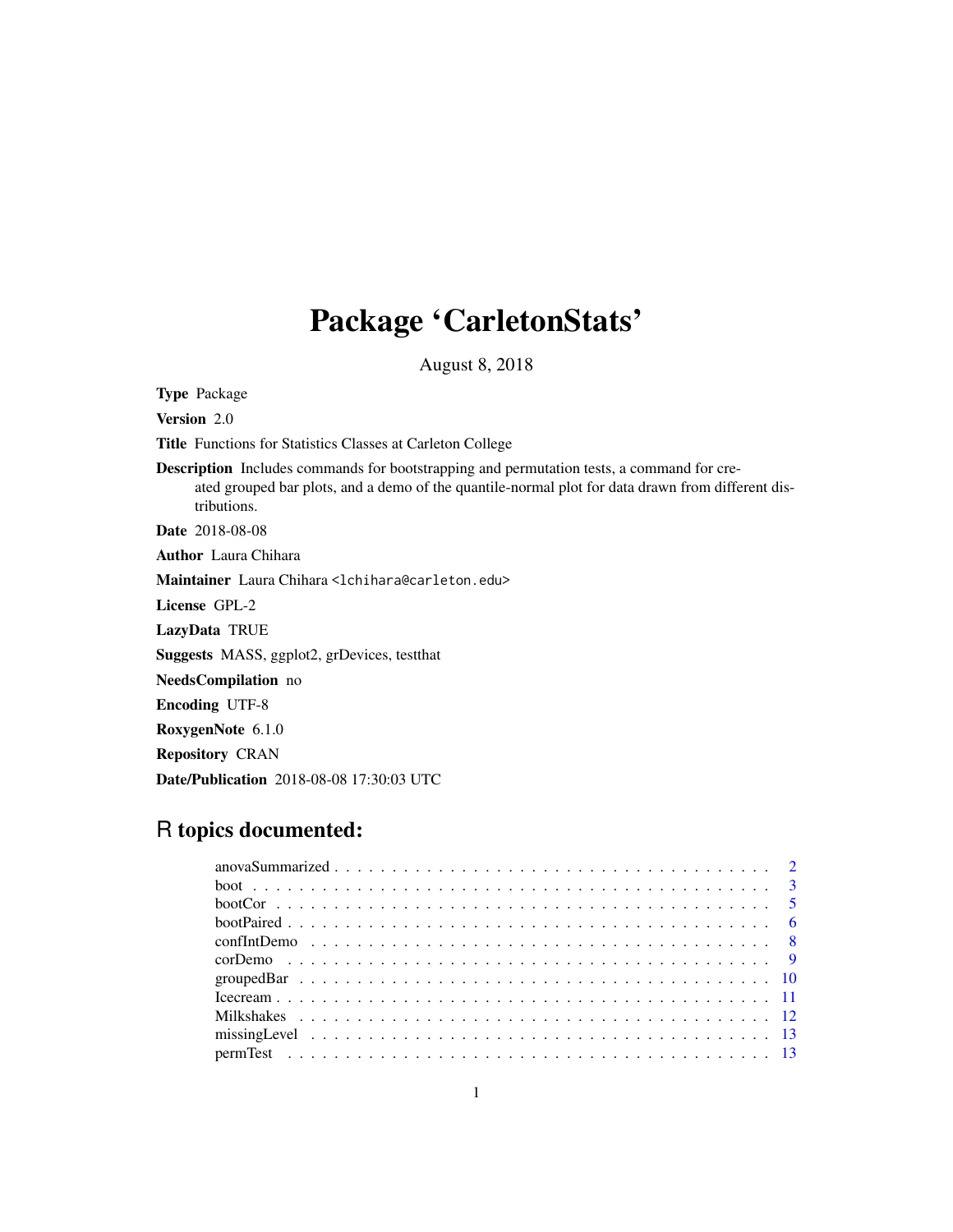<span id="page-1-0"></span>

| Index |  |  |
|-------|--|--|
|       |  |  |
|       |  |  |
|       |  |  |
|       |  |  |
|       |  |  |

anovaSummarized *Anova F test*

# Description

ANOVA F test when given summarized data (sample sizes, means and standard deviations).

# Usage

anovaSummarized(N, mn, stdev)

# Arguments

| -N    | a vector with the sample sizes                                    |
|-------|-------------------------------------------------------------------|
| mn    | a vector of means, one for each group in the sample               |
| stdev | a vector of standard deviations, one for each group in the sample |

# Details

Perform an ANOVA F test when presented with summarized data: sample sizes, sample means and sample standard devations.

# Value

Returns invisibly a list

| Treatment SS            | The treatment sum of squares (also called the "between sum of squares"). |
|-------------------------|--------------------------------------------------------------------------|
| Residual SS             | Residual sum of squares (also called the "within sum of squares").       |
| Degrees of Freedom      |                                                                          |
|                         | a vector with the numerator and denominator degrees of freedom.          |
| Treatment Mean Square   |                                                                          |
|                         | Treatment SS/numerator DF                                                |
| Residual Mean Square    |                                                                          |
|                         | Residual SS/denominator DF                                               |
| Residual Standard Error |                                                                          |
|                         | Square root of Residual Mean Square                                      |
| F                       | the F statistic                                                          |
| P-value                 | p-value                                                                  |

...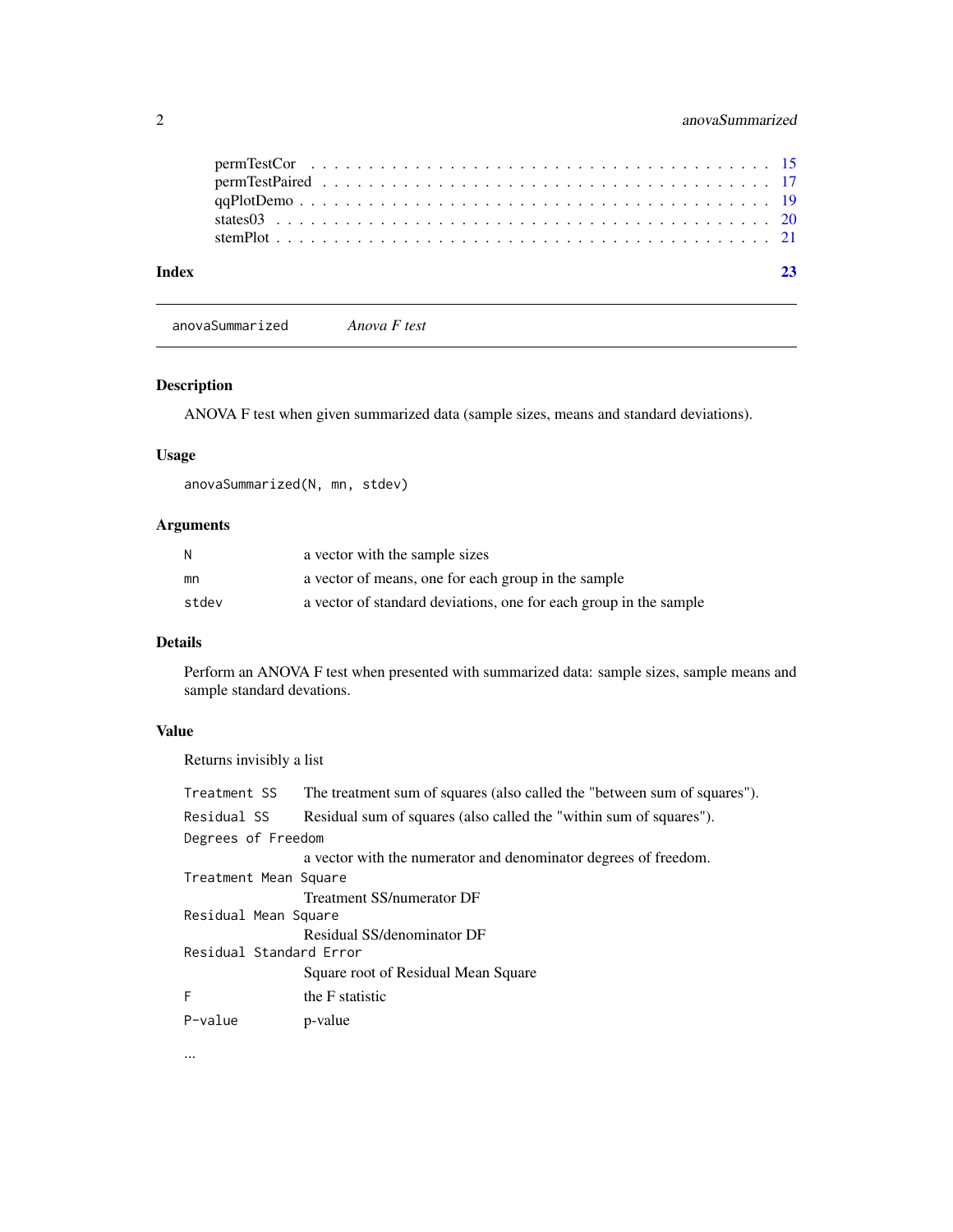<span id="page-2-0"></span>boot 3

# Author(s)

Laura Chihara

# Examples

```
#use the data set chickwts from base R
head(chickwts)
N <- table(chickwts$feed)
stdev <- tapply(chickwts$weight, chickwts$feed, sd)
mn <- tapply(chickwts$weight, chickwts$feed, mean)
```

```
anovaSummarized(N, mn, stdev)
```
boot *Bootstrap*

# Description

Bootstrap a single variable or a grouped variable

#### Usage

```
boot(x, \ldots)## Default S3 method:
boot(x, group = NULL, statistic = mean,
  conf. level = 0.95, B = 10000, plot. hist = TRUE,
  legend.loc = "topright", plot.qq = FALSE,
  x.name = deparse(substitute(x)), ...
```
## S3 method for class 'formula' boot(formula, data, subset, ...)

#### Arguments

| X          | a numeric vector                                                                                                                          |  |
|------------|-------------------------------------------------------------------------------------------------------------------------------------------|--|
| $\ddotsc$  | further arguments to be passed to or from methods.                                                                                        |  |
| group      | an optional grouping variable (vector), usually a factor variable. If it is a binary<br>numeric variable, it will be coerced to a factor. |  |
| statistic  | function that computes the statistic of interest. Default is the mean.                                                                    |  |
| conf.level | confidence level for the bootstrap percentile interval. Default is 95%.                                                                   |  |
| B          | number of times to resample (positive integer greater than 2).                                                                            |  |
| plot.hist  | logical value. If TRUE, plot the histogrom of the bootstrap distribution.                                                                 |  |
|            |                                                                                                                                           |  |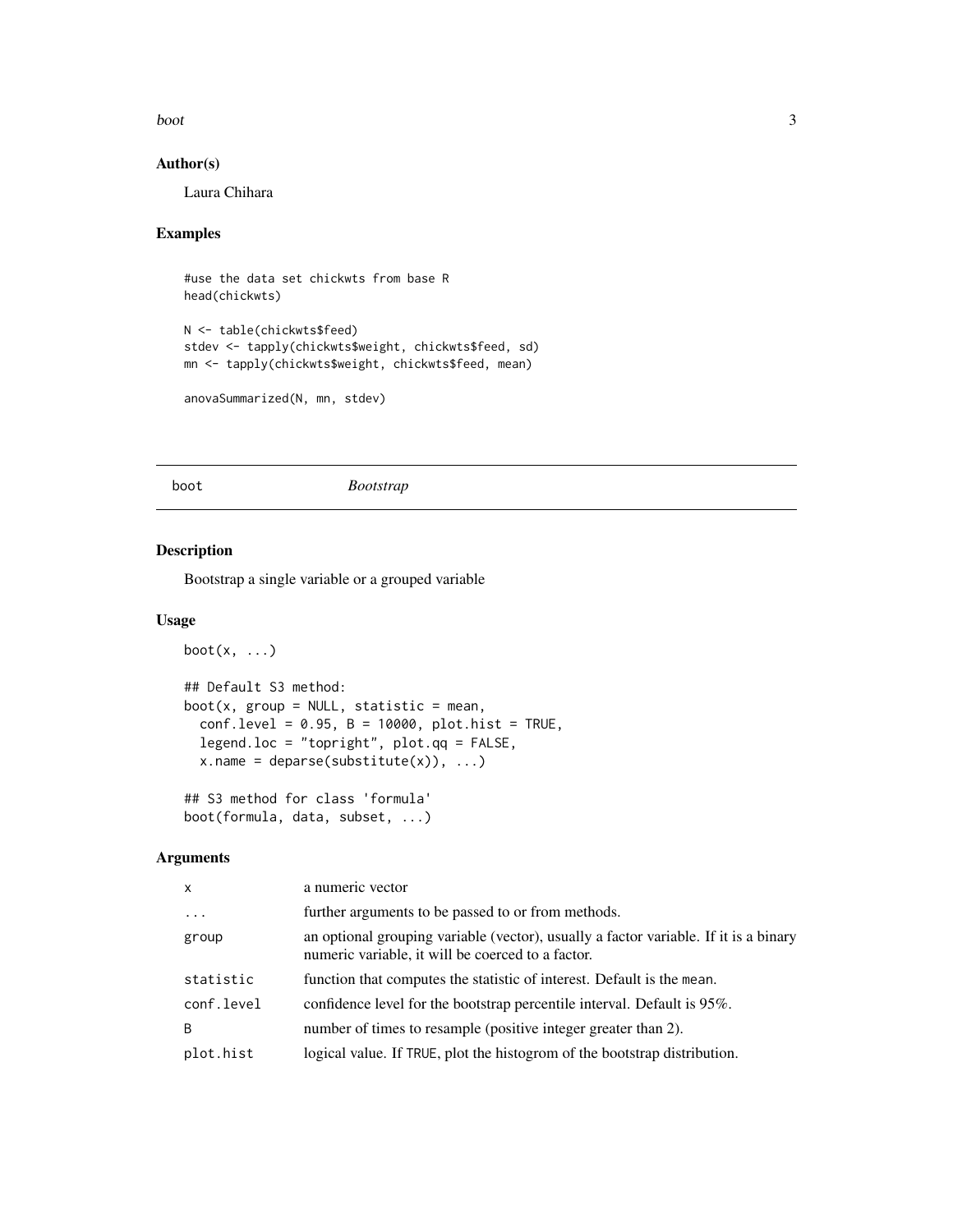| legend.loc | where to place the legend on the histogram. Default is "topright". Other<br>options include "topleft", "bottomleft" and "bottomright".                                                                                                 |  |  |
|------------|----------------------------------------------------------------------------------------------------------------------------------------------------------------------------------------------------------------------------------------|--|--|
| plot.qq    | Logical value. If TRUE, create a normal quantile-quantile plot of the bootstrap<br>distribution.                                                                                                                                       |  |  |
| x.name     | Label for variable name                                                                                                                                                                                                                |  |  |
| formula    | a formula $y \sim g$ where y is a numeric vector and g a factor variable with two<br>levels. If g is a binary numeric vector, it will be coerced to a factor variable. For<br>a single numeric variable, formula may also be $\sim$ y. |  |  |
| data       | a data frame that contains the variables given in the formula.                                                                                                                                                                         |  |  |
| subset     | an optional expression indicating what observations to use.                                                                                                                                                                            |  |  |

#### Details

Perform a bootstrap of a statistic applied to a single variable, or to the difference of the statistic computed on two samples (using the grouping variable). If  $x$  is a binary vector of 0's and 1's and the function is the mean, then the statistic of interest is the proportion.

Observations with missing values are removed.

#### Value

A vector with the resampled statistics is returned invisibly.

#### Methods (by class)

- default: Bootstrap a single variable or a grouped variable
- formula: Bootstrap a single variable or a grouped variable

# Author(s)

Laura Chihara

# References

Tim Hesterberg's website <http://www.timhesterberg.net/bootstrap>

#### Examples

```
#ToothGrowth data (supplied by R)
#bootstrap mean of a single numeric variable
boot(ToothGrowth$len)
```
#bootstrap difference in mean of tooth length for two groups. boot(ToothGrowth\$len, ToothGrowth\$supp)

```
#same as above using formula syntax
boot(len \sim supp, data = ToothGrowth)
```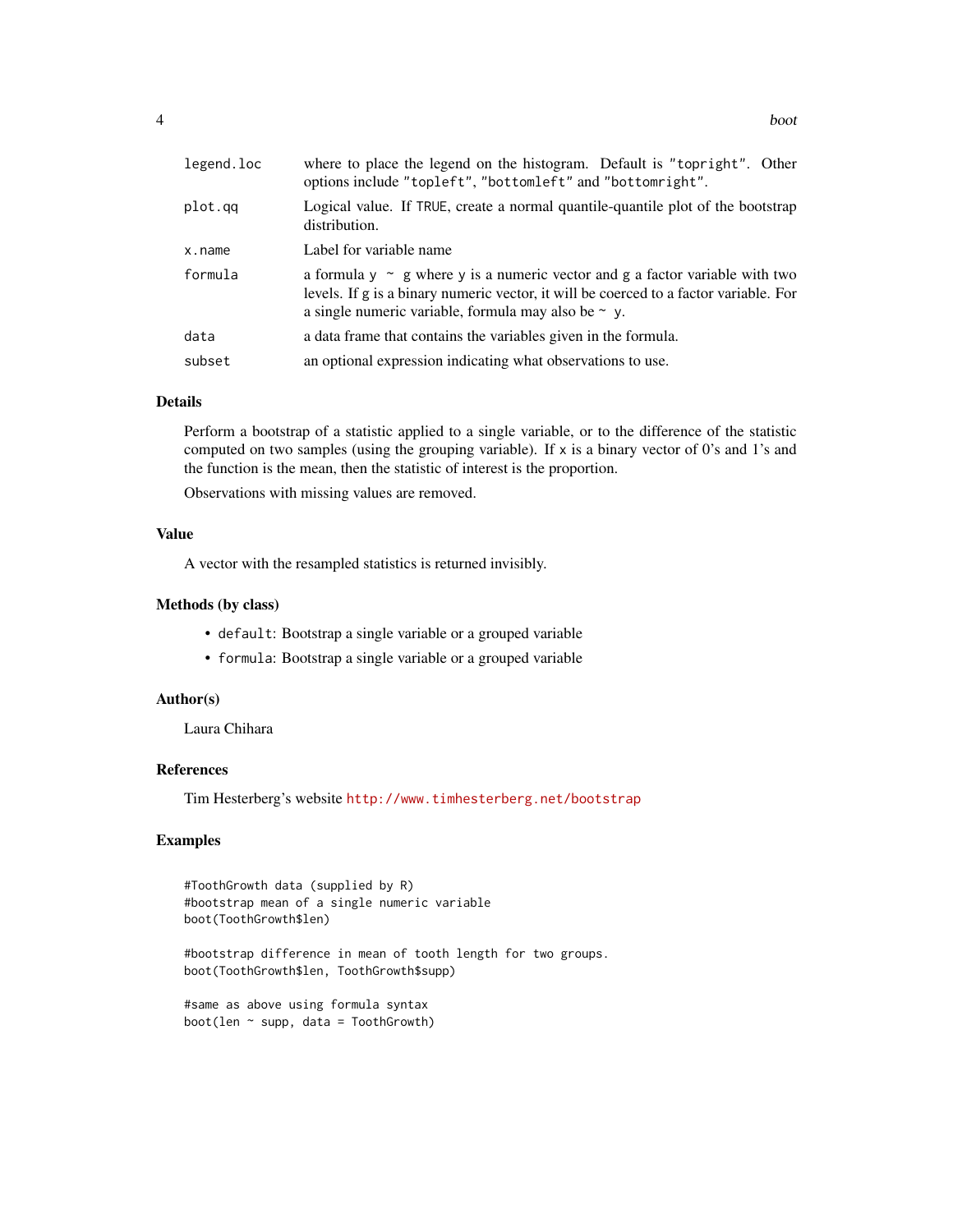<span id="page-4-0"></span>

Bootstrap the correlation of two numeric variables.

#### Usage

```
bootCor(x, ...)
## Default S3 method:
bootCor(x, y, conf.level = 0.95, B = 10000,plot.hist = TRUE, hist.title = NULL, plot.qq = FALSE,
 legend.loc = "topright", x.name = deparse(substitute(x)),y.name = deparse(substitute(y)), ...
```
## S3 method for class 'formula' bootCor(formula, data, subset, ...)

# Arguments

| X          | a numeric vector.                                                                                                                                                |  |
|------------|------------------------------------------------------------------------------------------------------------------------------------------------------------------|--|
| $\cdots$   | further arguments to be passed to or from methods.                                                                                                               |  |
| y          | a numeric vector.                                                                                                                                                |  |
| conf.level | confidence level for the bootstrap ercentile interval.                                                                                                           |  |
| B          | number of times to resample (positive integer greater than 2).                                                                                                   |  |
| plot.hist  | a logical value. If TRUE, plot the bootstrap distribution of the resampled correla-<br>tion.                                                                     |  |
| hist.title | a user supplied title for the histogram.                                                                                                                         |  |
| plot.qq    | a logical value. If TRUE a normal quantile-quantile plot of the bootstraped values<br>is created.                                                                |  |
| legend.loc | location to place the legend. Options include "topright", "topleft", "bottomright",<br>"bottomleft".                                                             |  |
| x.name     | Label for variable x                                                                                                                                             |  |
| y.name     | Label for variable y                                                                                                                                             |  |
| formula    | a formula of the form lhs $\sim$ rhs where lhs is a numeric variable giving the data<br>values and rhs a factor with two levels giving the corresponding groups. |  |
| data       | an optional data frame containing the variables in the formula formula. By de-<br>fault the variables are taken from environment (formula).                      |  |
| subset     | an optional vector specifying a subset of observations to be used.                                                                                               |  |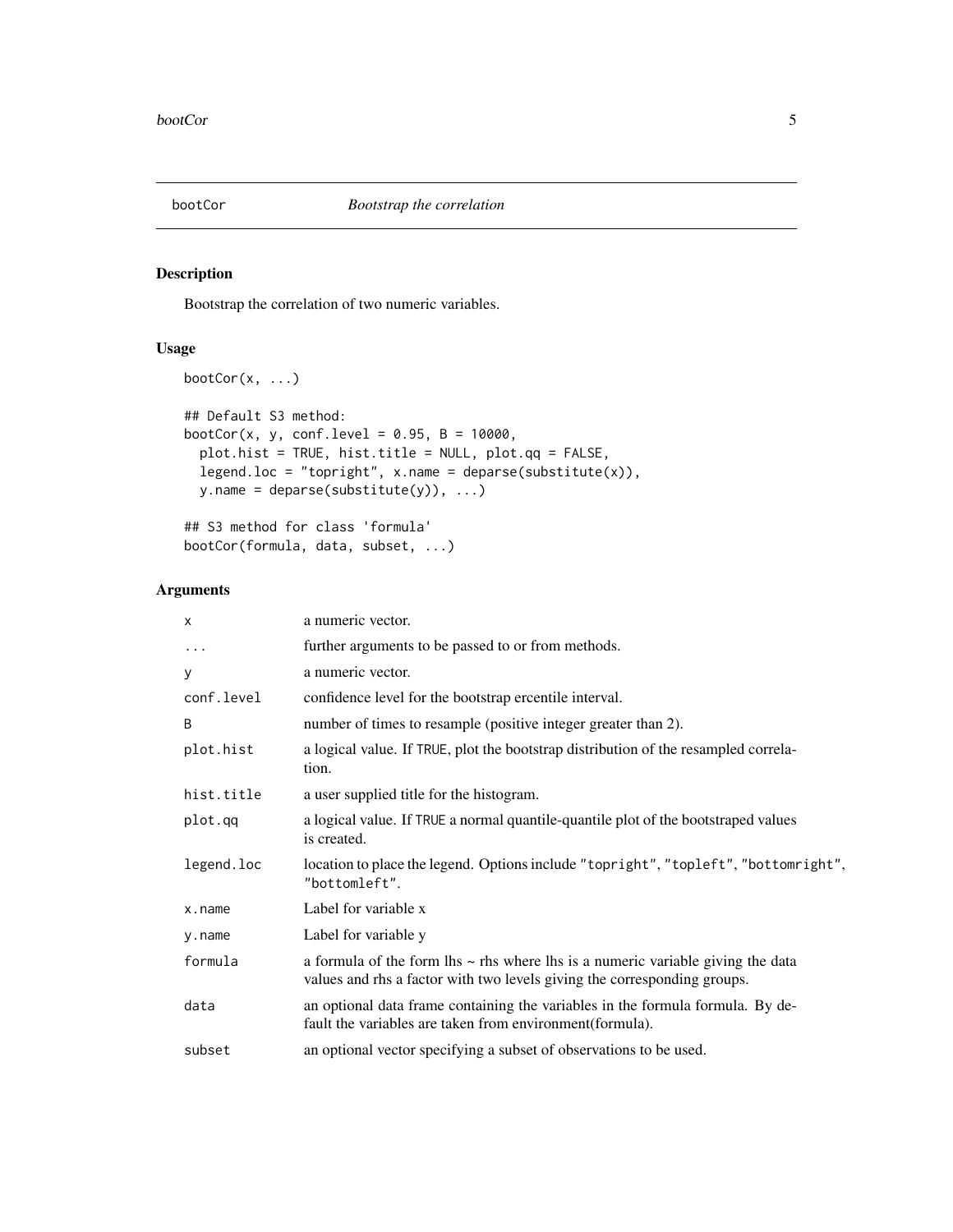#### <span id="page-5-0"></span>Details

Bootstrap the correlation of two numeric variables. The bootstrap mean and standard error are printed as well as a bootstrap percentile confidence interval.

Observations with missing values are removed.

#### Value

The command invisibly returns the correlations of the resampled observations.

#### Methods (by class)

- default: Bootstrap the correlation of two numeric variables.
- formula: Bootstrap the correlation of two numeric variables.

# Author(s)

Laura Chihara

#### References

Tim Hesterberg's website <http://www.timhesterberg.net/bootstrap>

#### Examples

```
plot(states03$ColGrad, states03$InfMortality)
bootCor(InfMortality ~ ColGrad, data = states03)
bootCor(states03$ColGrad, states03$InfMortality)
```
bootPaired *Bootstrap paired data*

#### Description

Perform a bootstrap of two paired variables.

#### Usage

```
bootPaired(x, ...)
## Default S3 method:
bootPaired(x, y, conf.level = 0.95, B = 10000,
 plot.hist = TRUE, plot.qq = FALSE, legend.loc = "topright",
  x.name = deparse(substitute(x)), y.name = deparse(substitute(y)),...)
```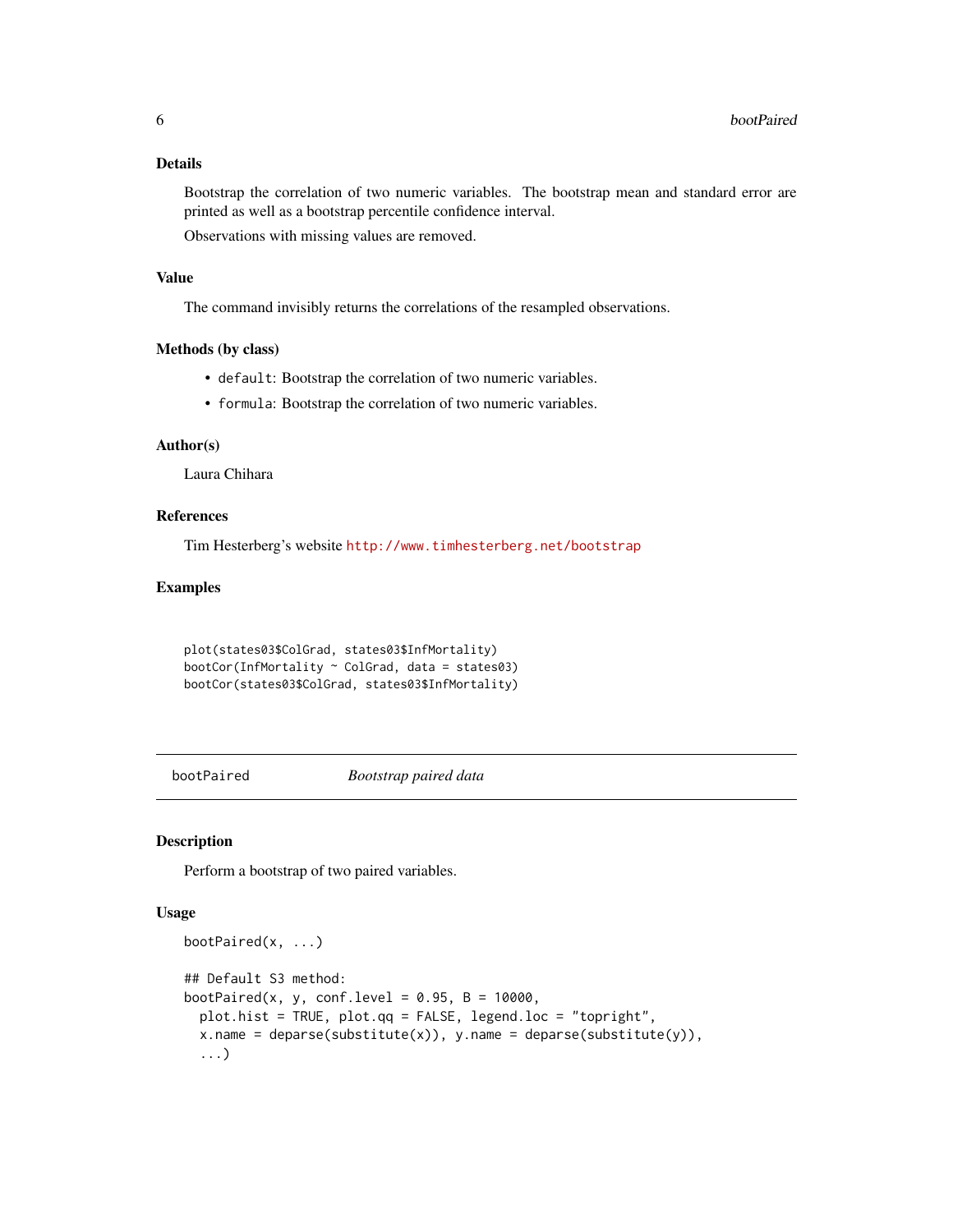#### bootPaired 7

## S3 method for class 'formula' bootPaired(formula, data, subset, ...)

# Arguments

| a numeric vector.                                                                                              |
|----------------------------------------------------------------------------------------------------------------|
| further arguments to be passed to or from methods.                                                             |
| a numeric vector.                                                                                              |
| confidence level for the bootstrap percentile interval.                                                        |
| number of resamples (positive integer greater than 2).                                                         |
| logical. If TRUE, plot the histogram of the bootstrap distribution.                                            |
| logical. If TRUE, a normal quantile-quantile plot of the replicates will be created.                           |
| location for the legend on the histogram. Options are "topright" "topleft",<br>"bottomleft" and "bottomright". |
| Label for variable x                                                                                           |
| Label for variable y                                                                                           |
| a formula $y \sim x$ where x, y are both numeric vectors                                                       |
| a data frame that contains the variables given in the formula.                                                 |
| an optional expression indicating what observations to use.                                                    |
|                                                                                                                |

# Details

The command will compute the difference of x and y and bootstrap the difference. The mean and standard error of the bootstrap distribution will be printed as well as a bootstrap percentile interval.

Observations with missing values are removed.

# Value

The command invisibly returns a vector with the replicates of the statistic being bootstrapped.

## Methods (by class)

- default: Perform a bootstrap of two paired variables.
- formula: Perform a bootstrap of two paired variables.

#### Author(s)

Laura Chihara

# References

Tim Hesterberg's website <http://www.timhesterberg.net/bootstrap>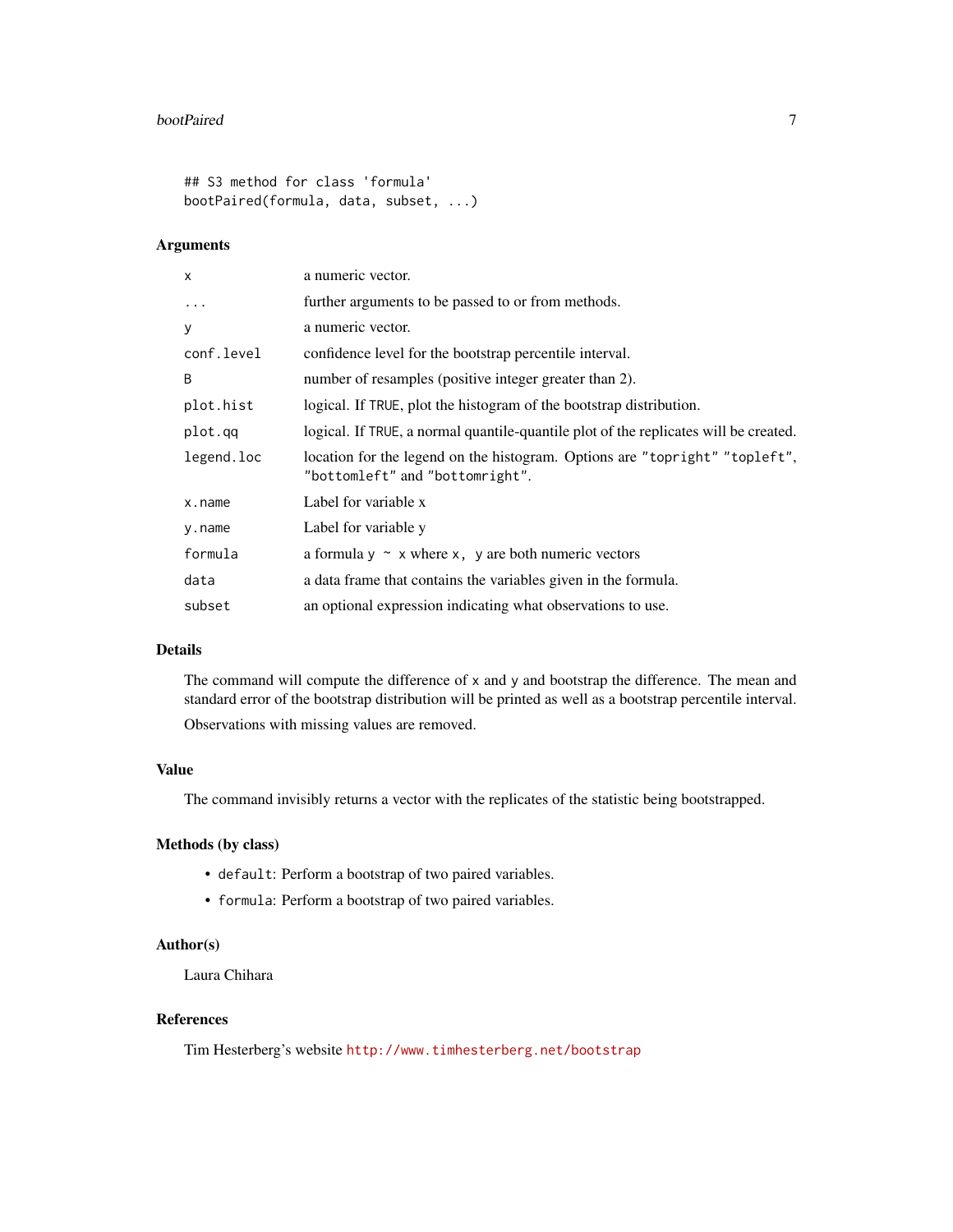#### <span id="page-7-0"></span>Examples

```
#Bootstrap the mean difference of fat content in vanilla and chocolate ice
#cream. Data are paired becaues ice cream from the same manufacturer will
#have similar content.
Icecream
bootPaired(ChocFat ~ VanillaFat, data = Icecream)
bootPaired(Icecream$VanillaFat, Icecream$ChocFat)
```
confIntDemo *Confidence Interval Demonstration*

# Description

Draw many random samples and compute confidence interval. How many intervals capture the true mean?

#### Usage

```
confIntDemo(distr = "normal", size = 20, conf.level = 0.95)
```
# Arguments

| distr      | distribution of the population to be sampled. Options include "normal", "exponential",<br>"uniform" and "binary" (partial match allowed). |  |  |
|------------|-------------------------------------------------------------------------------------------------------------------------------------------|--|--|
| size       | sample size                                                                                                                               |  |  |
| conf.level | confidence level.                                                                                                                         |  |  |

#### Details

This simulation will draw 100 random samples from a given population distribution and compute the correpsonding confidence intervals. The 100 intervals will be drawn with an indication of the ones that missed the true mean. A histogram of the population will also be created.

#### Value

The command invisibly returns the fraction of intervals that capture the true mean.

#### Author(s)

Laura Chihara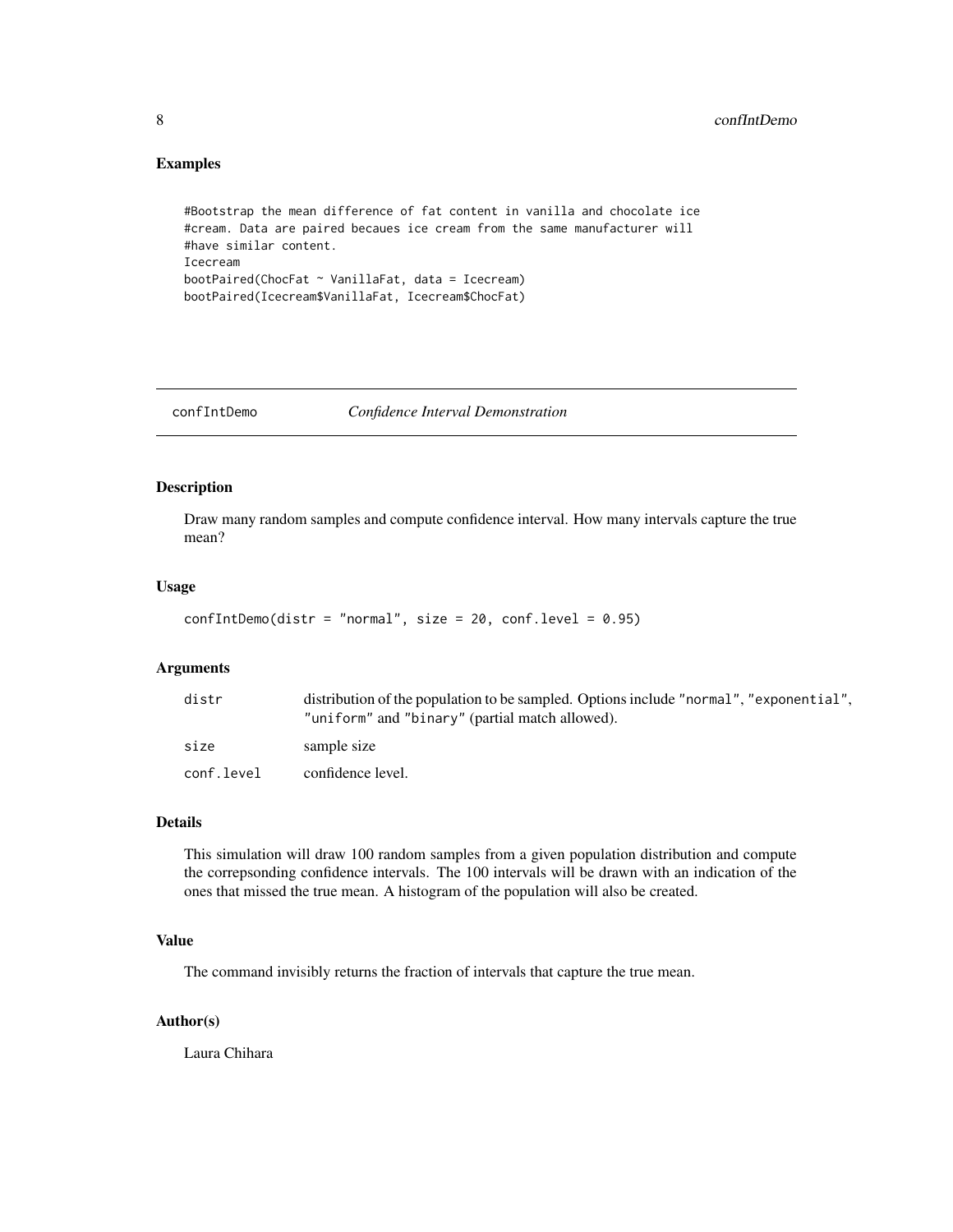#### <span id="page-8-0"></span>corDemo 9

# Examples

confIntDemo()

```
confIntDemo(distr = "exponential", size = 40)
```
#### corDemo *Correlation demonstration*

# Description

For a given r, create a scatterplot of two variables with that correlation.

#### Usage

 $corDemo(r = 0)$ 

# Arguments

r a number between -1 and 1. Enter any number r, latex, to exit the interactive session[

# Details

Demonstrate the concept of correlation by inputting a number between -1 and 1 and seeing a scatter plot of two variables with that correlation. Once you invoke this command, you can continue to enter values for r. Type any number  $\text{later}$ ) to exit.

#### Author(s)

Laura Chihara

# Examples

## Not run: corDemo()

## End(Not run)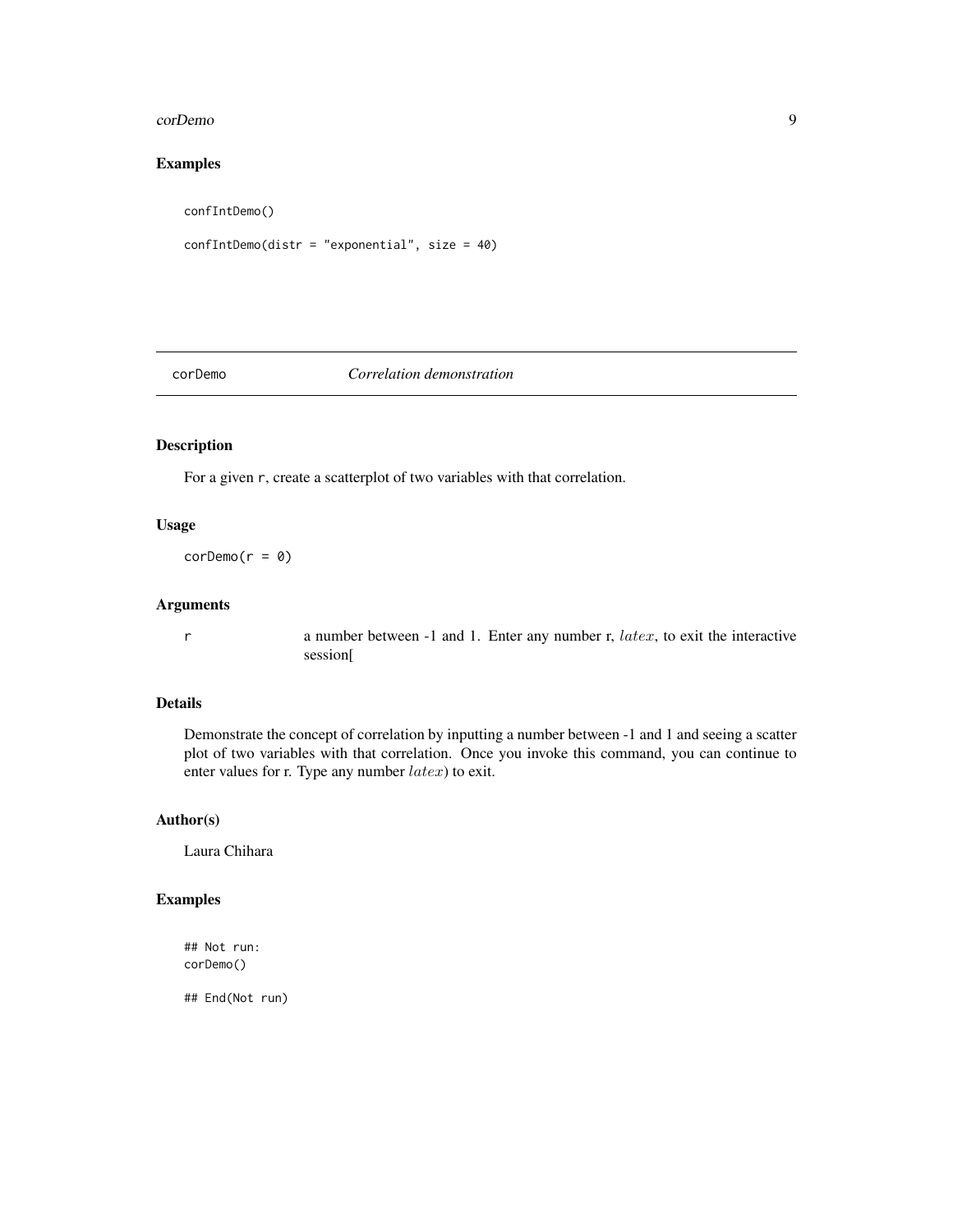<span id="page-9-0"></span>

Create a bar chart of a single categorical variable or a grouped bar chart of two categorical variables.

# Usage

```
groupedBar(resp, ...)
## Default S3 method:
groupedBar(resp, condvar = NULL, percent = TRUE,
 print = TRUE, cond.name = deparse(substitute(condvar)),
 resp.name = deparse(substitute(resp)), ...)
## S3 method for class 'formula'
```

```
groupedBar(formula, data = parent.frame(), subset, ...)
```
# Arguments

| a factor variable. If resp is numeric, it will be coerced to a factor variable.                                                                                                                   |  |
|---------------------------------------------------------------------------------------------------------------------------------------------------------------------------------------------------|--|
| further arguments to be passed to or from methods.                                                                                                                                                |  |
| a factor variable to condition on. If NULL, then a bar plot of just the resp variable<br>will be created. If condvar is numeric, it will be coerced to a factor variable.                         |  |
| a logical value. Should the y-axis give percent or counts?                                                                                                                                        |  |
| a logical value. If TRUE, print out the table.                                                                                                                                                    |  |
| Label for variable condvar.                                                                                                                                                                       |  |
| Label for variable resp.                                                                                                                                                                          |  |
| a formula of the form $x \sim$ condvar. If x or condvar is (are) not a factor variable,<br>then it (they) will be coerced into one. Formula can also be $\sim x$ for a single<br>factor variable. |  |
| a data frame that contains the variables in the formula.                                                                                                                                          |  |
| an optional vector specifying a subset of observations to be used.                                                                                                                                |  |
|                                                                                                                                                                                                   |  |

#### Details

For a single factor variable, a bar plot. If two factor variables are given, then a bar plot of x conditioned by condvar. This command uses R's table command so missing values are automatically removed.

# Value

Returns invisibly a table of the variable(s).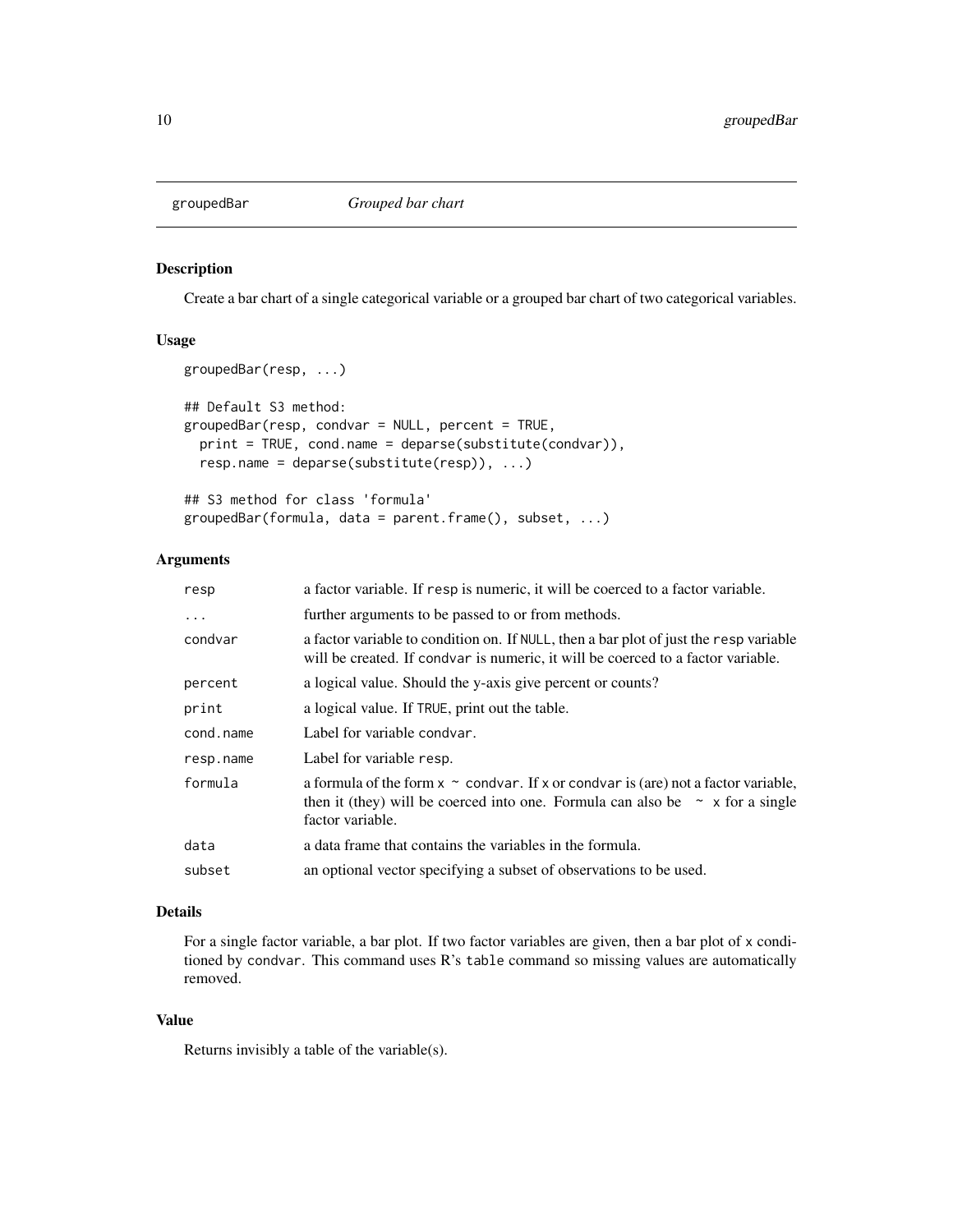#### <span id="page-10-0"></span>Icecream and the set of the set of the set of the set of the set of the set of the set of the set of the set of the set of the set of the set of the set of the set of the set of the set of the set of the set of the set of

# Methods (by class)

- default: Grouped bar chart
- formula: Grouped bar chart

#### Author(s)

Laura Chihara

#### Examples

```
groupedBar(states03$Region)
groupedBar(states03$DeathPenalty, states03$Region, legend.loc = "topleft")
#Using a formula syntax:
groupedBar(~Region, data = states03)
groupedBar(DeathPenalty ~ Region, data = states03, legend.loc = "topleft")
```
Icecream *Ice cream data*

#### Description

Nutritional information on vanilla and chocolate ice cream from a sample of companies.

#### Format

A data frame with 39 observations on the following 7 variables.

Brand Brand name

VanillaCalories Calories per serving in vanilla

VanillaFat Fat per serving (g) in vanilla

VanillaSugar Sugar per serving (g) in vanilla

ChocCalories Calories per serving in chocolate

ChocFat Fat per serving (g) in chocolate

ChocSugar Sugar per serving (g) in chocolate

# Source

Data collected by Carleton student Ann Butkowski (2008).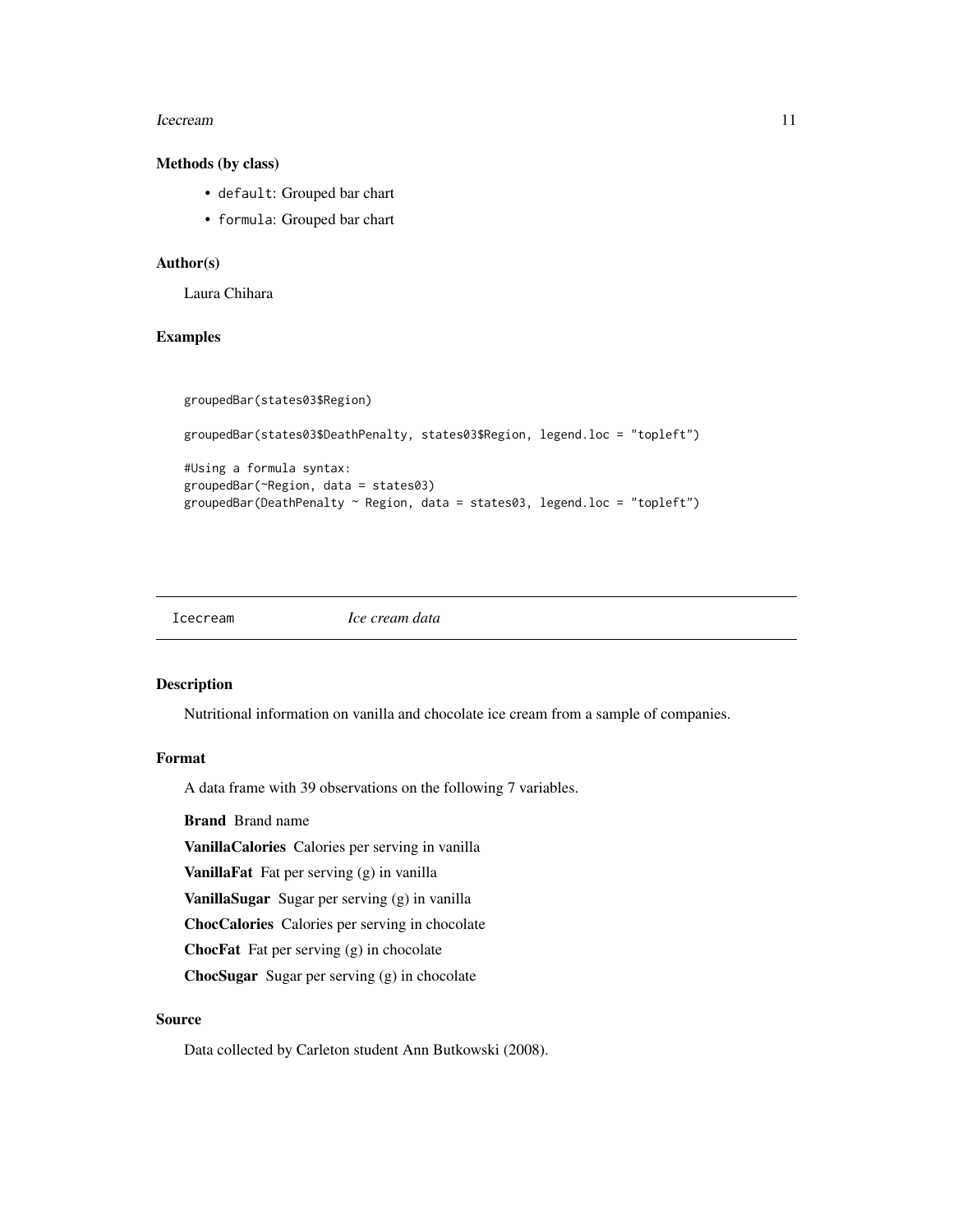# <span id="page-11-0"></span>Examples

```
head(Icecream)
t.test(Icecream$VanillaCalories, Icecream$ChocCalories, paired = TRUE)
```
Milkshakes *Milkshakes (chocolate) Nutrional information on chocolate milkshakes from a sample of restaurants.*

#### Description

Milkshakes (chocolate) Nutrional information on chocolate milkshakes from a sample of restaurants.

#### Format

A data frame with 29 observations on the following 11 variables.

Restaurant Names of restaurants Type Type of restaurant, Dine In Fast Food Calories Calories per serving Fat Fat per serving  $(g)$ Sodium Sodium per serving (mg) Carbs Carbohydrates per serving (g) SizeOunces Size of milkshake (ounces) CalPerOunce Calories per ounce FatPerOunce Fat per ounce CarbsPerOunce Carbohydrates per ounce

#### Source

Data collected by Carleton students Yoni Blumberg (2013) and Lindsay Guthrie (2013).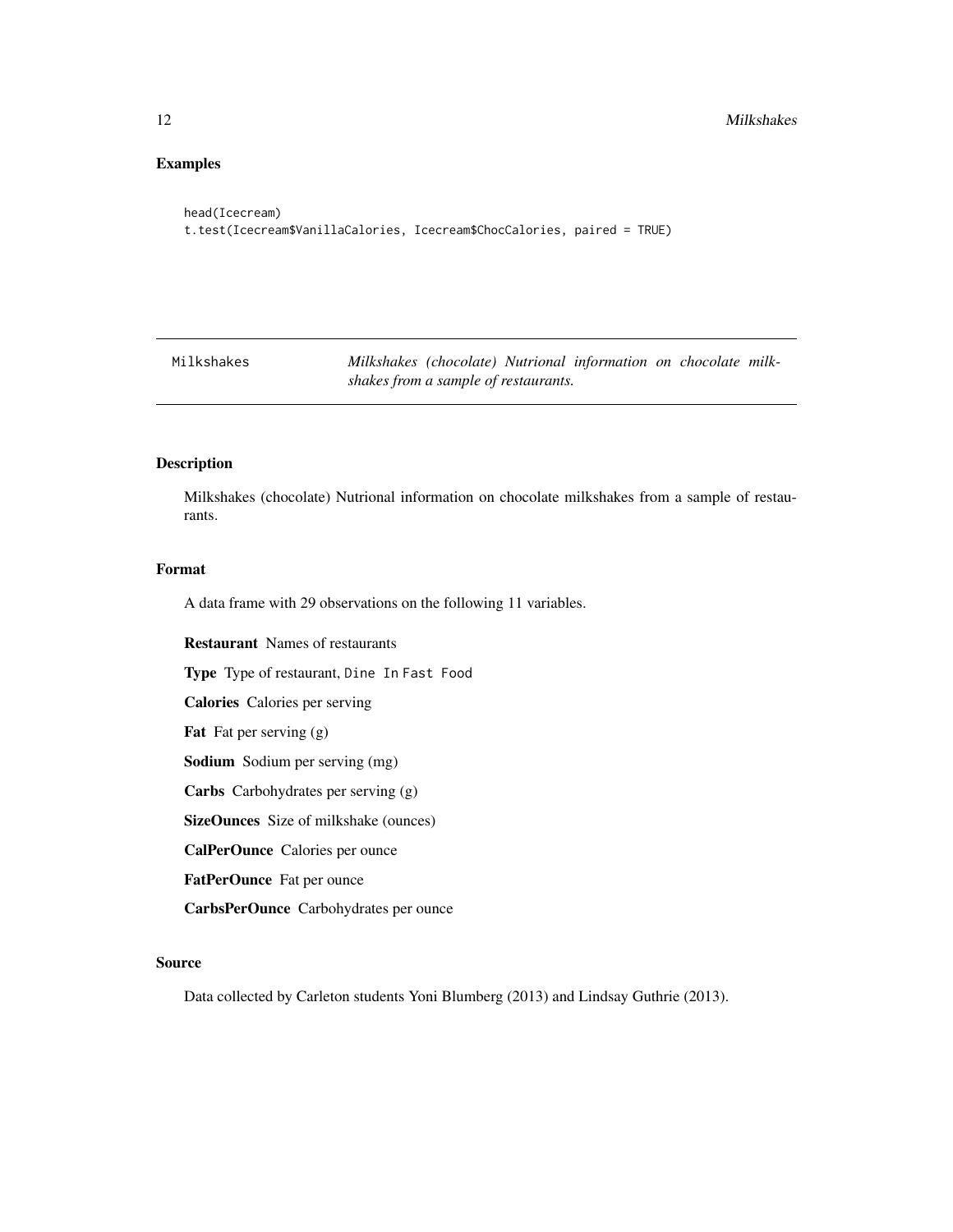<span id="page-12-0"></span>

In data frames with factor variables, convert any observation with "" into <NA>.

# Usage

```
missingLevel(data)
```
#### Arguments

data a data frame with factor variables.

# Details

In a factor variable with the level """", this command will convert this to an <NA>.

#### Value

Returns the same data frame with """" replaced by <NA> in factor variables.

#### Note

When importing data from comma separated files (for example), missing values in a categorical variable are often denoted by """. We often do not want to treat this as a level of a factor variable in R.

#### Author(s)

Laura Chihara

permTest *Permutation test*

# Description

Permutation test to test a hypothesis involving two samples.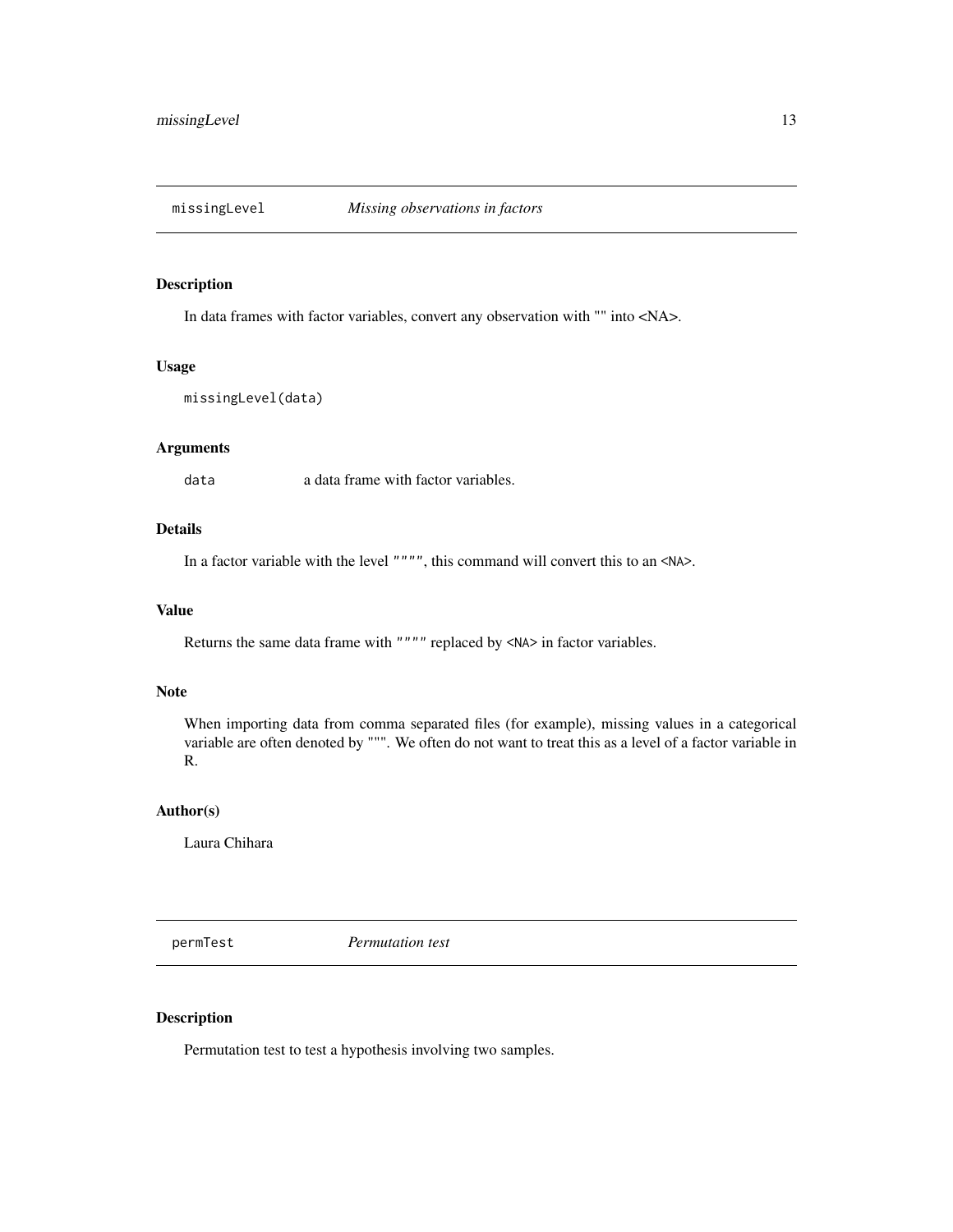# Usage

```
permTest(x, ...)
## Default S3 method:
permTest(x, group, statistic = mean, B = 9999,alternative = "two.sided", plot.hist = TRUE,
  legend.loc = "topright", plot.qq = FALSE, ...)## S3 method for class 'formula'
permTest(formula, data = parent.frame(), subset, ...)
```
#### Arguments

| a numeric vector. If the function is the mean (fun = mean) and x is a binary<br>numeric vector of 0's and 1's, then the test is between proportions. |  |
|------------------------------------------------------------------------------------------------------------------------------------------------------|--|
| further arguments to be passed to or from methods.                                                                                                   |  |
| a factor variable with two levels. If group is a binary numeric vector, it will be<br>coerced into a factor variable.                                |  |
| the statistic of interest.                                                                                                                           |  |
| the number of resamples (positive integer greater than 2).                                                                                           |  |
| the alternative hypothesis. Options are "two.sided", "less" or "greater".                                                                            |  |
| a logical value. If TRUE, the permutation distribution of the statistic is plotted.                                                                  |  |
| location of the legend for the histogram. Options are "topleft", "topright",<br>"bottomleft" or "bottomright".                                       |  |
| a logical value. If TRUE, then a normal quantile-quantile plot of the resampled<br>test statistic is created.                                        |  |
| a formula of the form $y \sim$ group where y is numeric and group is a factor<br>variable.                                                           |  |
| a data frame with the variables in the formula.                                                                                                      |  |
| an optional expression specifying which observations to keep.                                                                                        |  |
|                                                                                                                                                      |  |

### Details

Permutation test to see if a population parameter is the same for two populations. For instance, test  $\textit{later}$  where  $\textit{later}$  denotes the population mean. The values of the numeric variable are randomly assigned to the two groups and the difference of the statistic for each group is calculated. The command will print the mean and standard error of the distribution of the test statistic as well as a P-value.

Observations with missing values are removed.

# Value

Returns invisibly a vector of the replicates of the test statistic.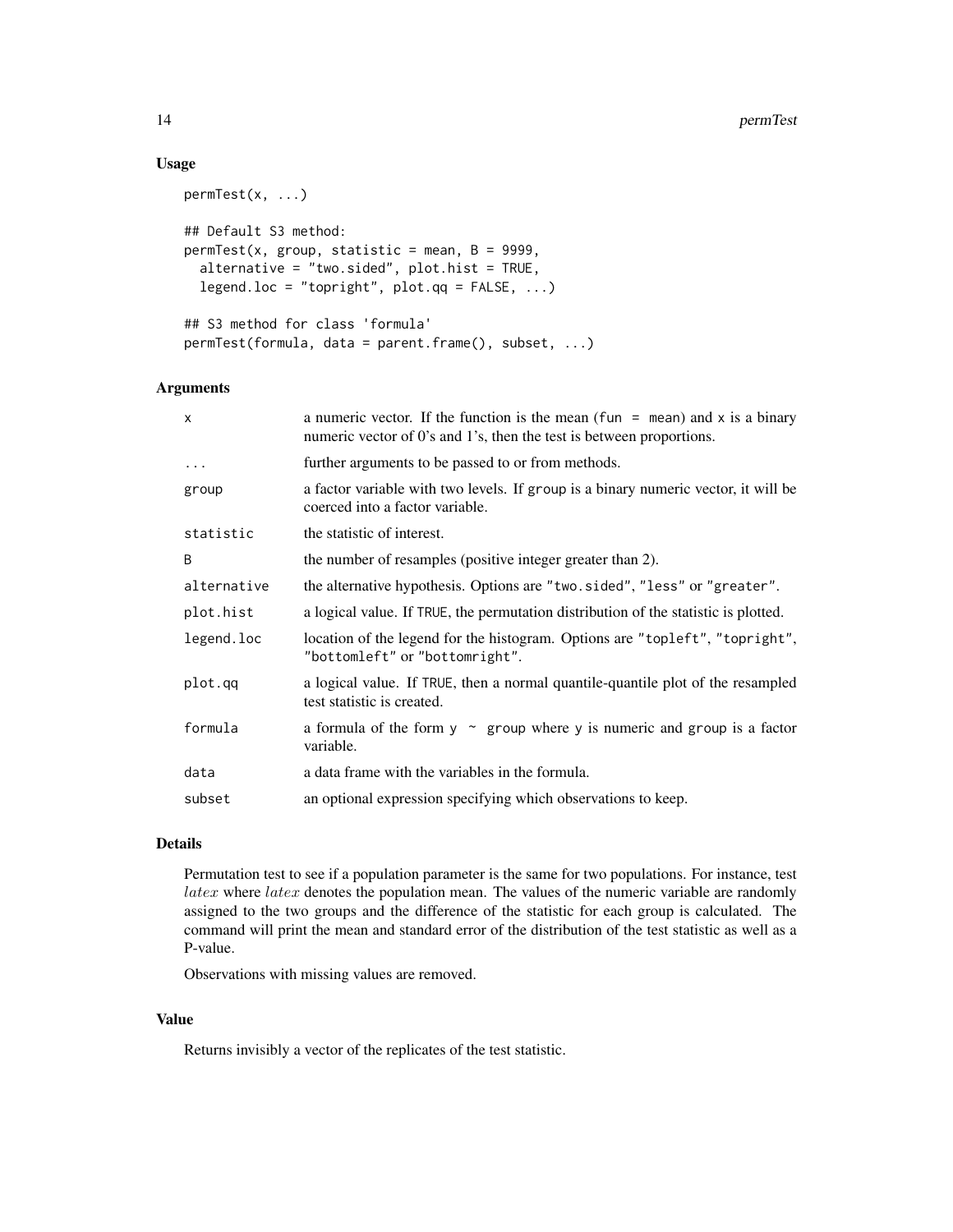#### <span id="page-14-0"></span>permTestCor 15

#### Methods (by class)

- default: Permutation test
- formula: Permutation test

#### Author(s)

Laura Chihara

#### References

Tim Hesteberg's website: <http://www.timhesterberg.net/bootstrap>

# Examples

```
permTest(states03$ViolentCrime, states03$DeathPenalty)
```

```
#using formula syntax
permTest(ViolentCrime ~ DeathPenalty, data = states03, alt = "less")
```

| permTestCor |  |
|-------------|--|
|             |  |

```
Permutation test for the correlation of two variables.
```
#### Description

Hypothesis test for a correlation of two variables. The null hypothesis is that the population correlation is 0.

#### Usage

```
permTestCor(x, ...)
## Default S3 method:
permTestCor(x, y, B = 999, alternative = "two.sided",plot.hist = TRUE, legend.loc = "topright", plot.qq = FALSE,
  x.name = deparse(substitute(x)), y.name = deparse(substitute(y)),...)
## S3 method for class 'formula'
permTestCor(formula, data, subset, ...)
```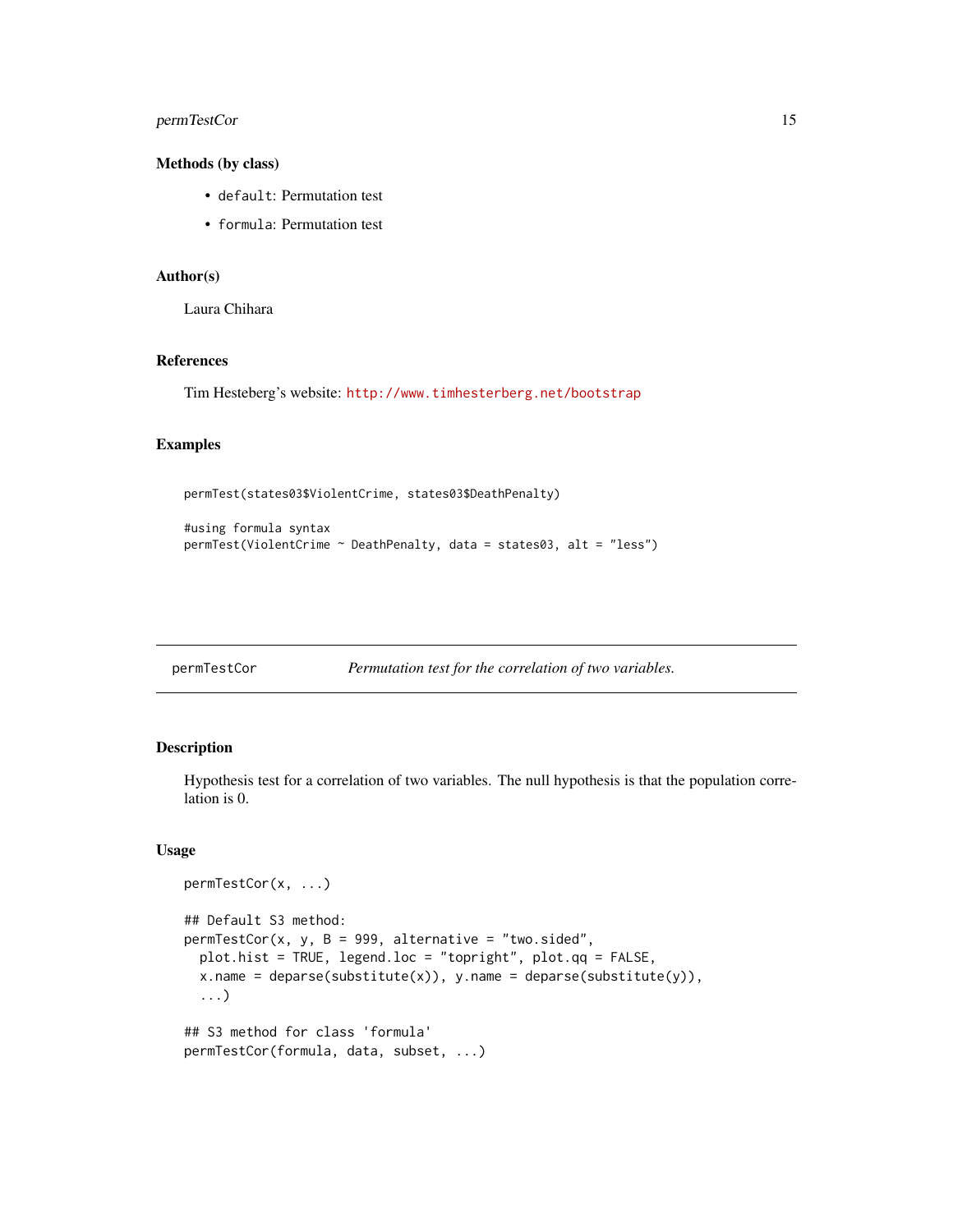# Arguments

| X           | a numeric vector.                                                                                                    |
|-------------|----------------------------------------------------------------------------------------------------------------------|
| $\ddotsc$   | further arguments to be passed to or from methods.                                                                   |
| У           | a numeric vector.                                                                                                    |
| B           | the number of resamples to draw (positive integer greater than 2).                                                   |
| alternative | alternative hypothesis. Options are "two.sided", "less" or "greater".                                                |
| plot.hist   | a logical value. If TRUE, plot the distribution of the correlations obtained from<br>each resample.                  |
| legend.loc  | location of the legend on the histogram. Options are "topright", "topleft",<br>"bottomleft" and "bottomright".       |
| plot.qq     | a logical value. If TRUE, plot the normal quantile-quantile plot of the correlations<br>obtained from each resample. |
| x.name      | Label for variable x                                                                                                 |
| y.name      | Label for variable y                                                                                                 |
| formula     | a formula $y \sim x$ where x, y are numeric vectors.                                                                 |
| data        | a data frame that contains the variables given in the formula.                                                       |
| subset      | an optional expression indicating what observations to use.                                                          |

#### Details

Perform a permutation test to test latex, where latexis the population correlation. The rows of the second variable are permuted and the correlation is re-computed.

The mean and standard error of the permutation distribution is printed as well as a P-value.

Observations with missing values are removed.

# Value

Returns invisibly a vector of the correlations obtained by the randomization.

#### Methods (by class)

- default: Permutation test for the correlation of two variables.
- formula: Permutation test for the correlation of two variables.

#### Author(s)

Laura Chihara

# References

Tim Hesterberg's website: <http://www.timhesterberg.net/bootstrap>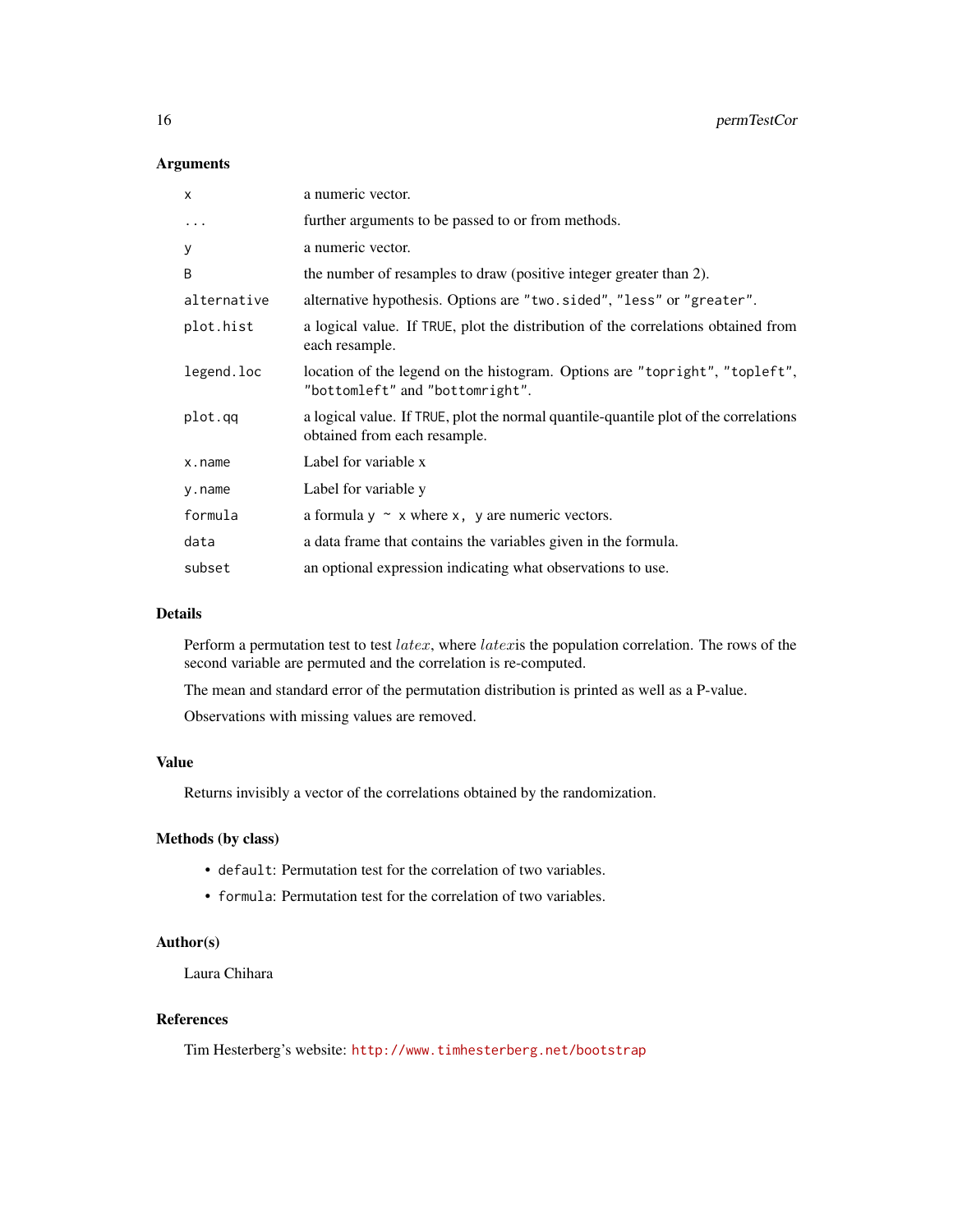# <span id="page-16-0"></span>permTestPaired 17

# Examples

```
plot(states03$HSGrad, states03$TeenBirths)
cor(states03$HSGrad, states03$TeenBirths)
permTestCor(states03$HSGrad, states03$TeenBirths)
permTestCor(TeenBirths ~ HSGrad, data = states03)
```
permTestPaired *Permutation test for paired data.*

# Description

Permutation test for paired data.

# Usage

```
permTestPaired(x, ...)
## Default S3 method:
permTestPaired(x, y, B = 9999,
  alternative = "two.sided", plot.hist = TRUE,
  legend.loc = "topright", plot.qq = FALSE,
 x.name = deparse(substitute(x)), y.name = deparse(substitute(y)),...)
```

```
## S3 method for class 'formula'
permTestPaired(formula, data, subset, ...)
```
# Arguments

| $\mathsf{x}$ | a numeric vector.                                                                                           |
|--------------|-------------------------------------------------------------------------------------------------------------|
| $\cdots$     | further arguments to be passed to or from methods.                                                          |
| У            | a numeric vector.                                                                                           |
| B            | the number of resamples.                                                                                    |
| alternative  | the alternative hypothesis. Options are "two.sided", "less" and "greater".                                  |
| plot.hist    | a logical value. If TRUE, create a histogram displaying the permutation distribu-<br>tion of the statistic. |
| legend.loc   | a logical value. If TRUE, include a legend on the histogram.                                                |
| plot.qq      | a logical value. If TRUE, include a quantile-normal plot of the permuation distri-<br>bution.               |
| x.name       | Label for x variable                                                                                        |
| y.name       | Label for y variable                                                                                        |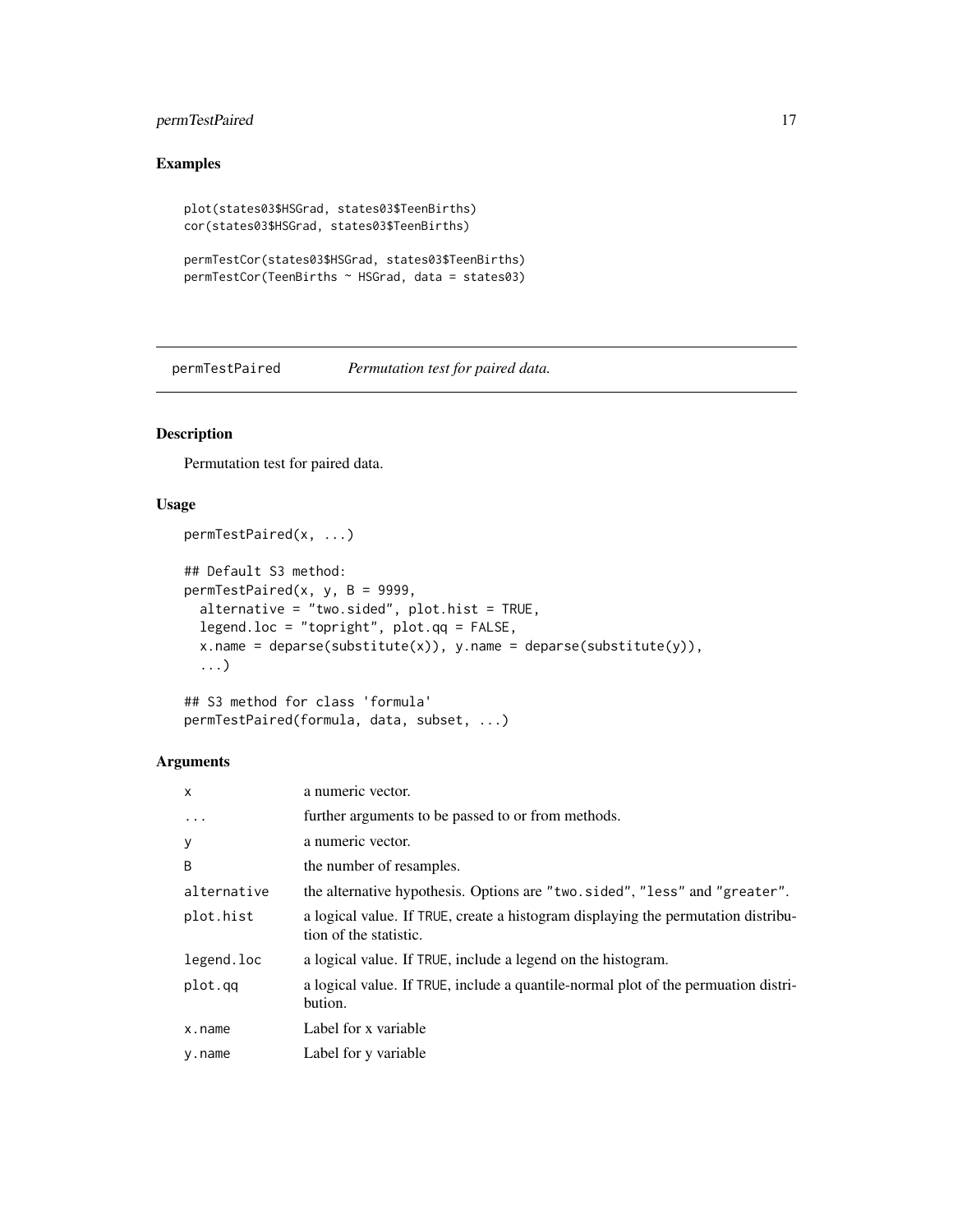18 permTestPaired

| formula | a formula of the form $y \sim x$ , where x, y are both numeric variables.                                                         |
|---------|-----------------------------------------------------------------------------------------------------------------------------------|
| data    | an optional data frame containing the variables in the formula. By default the<br>variables are taken from environment (formula). |
| subset  | an optional vector specifying a subset of observations to be used.                                                                |

# Details

For two paired numeric variables with n rows, randomly select k of the n rows (k also is randm) and switch the entries  $later$  and then compute the mean of the difference of the two variables (y-x).

Observations with missing values are removed.

#### Value

Returns invisibly a vector of the replicates of the test statistic (ex. mean of the difference of the resampled variables).

#### Methods (by class)

- default: Permutation test for paired data.
- formula: Permutation test for paired data.

#### Author(s)

Laura Chihara

# References

Tim Hesterberg's website: <http://www.timhesterberg.net/bootstrap>

#### Examples

#Does chocolate ice cream have more calories than vanilla ice cream, on average? #H0: mean number of calories is the same #HA: mean number of calories is greater in chocolate ice cream

```
permTestPaired(Icecream$VanillaCalories, Icecream$ChocCalories, alternative = "less")
permTestPaired(ChocCalories ~ VanillaCalories, data = Icecream, alternative = "greater")
```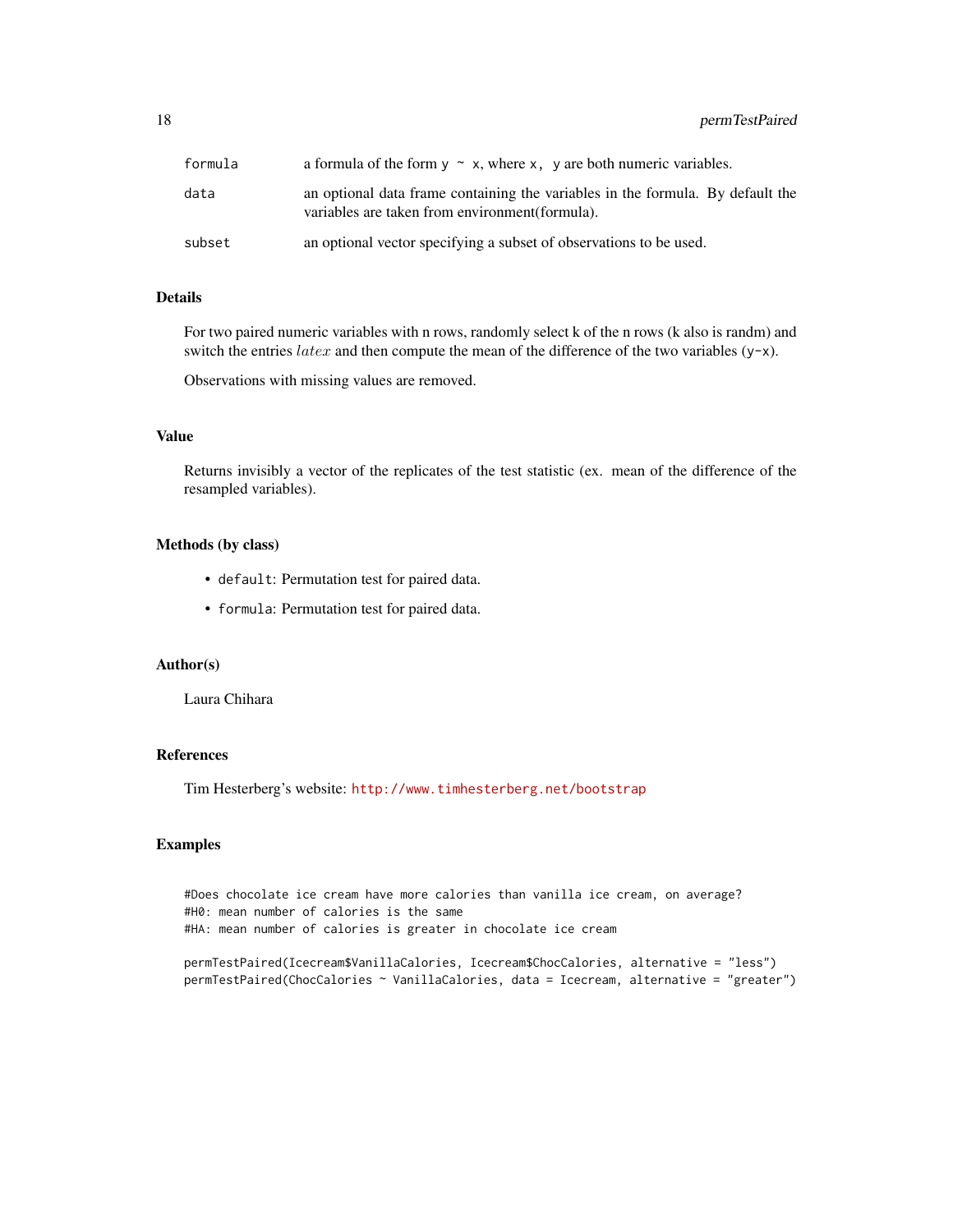<span id="page-18-0"></span>

Demonstrate the normal quantile-quantile plot for samples drawn from different populations.

#### Usage

```
qqPlotDemo(n = 25, distribution = "normal", mu = 0, sigma = 1,
 df = 10, lambda = 10, numdf = 10, dendf = 16, shape1 = 40,
  shape2 = 5)
```
# Arguments

| n            | sample size                                                                                                                      |
|--------------|----------------------------------------------------------------------------------------------------------------------------------|
| distribution | population distribution. Options are "normal", "t","exponential", "chi.square",<br>"F" or "beta" (partial matches are accepted). |
| mu           | mean for the normal distribution.                                                                                                |
| sigma        | (positive) standard deviation for the normal distribution.                                                                       |
| df           | (positive) degrees of freedom for the t-distribution.                                                                            |
| lambda       | positive rate for the exponential distribution.                                                                                  |
| numdf        | (positive) numerator degrees of freedom for the chi-square distribution.                                                         |
| dendf        | (positive) denominator degrees of freedom for the chi-square distribution.                                                       |
| shape1       | positive parameter for the beta distribution (shape $1 = a$ ).                                                                   |
| shape2       | positive parameter for the beta distribution (shape $2 = b$ ).                                                                   |

# Details

Draw a random sample from the chosen sample and display the normal qq-plot as well as the histogram of its distribution.

# Value

Returns invisibly the random sample.

#### Author(s)

Laura Chihara

# Examples

qqPlotDemo(n = 30, distr = "exponential", lambda = 1/3)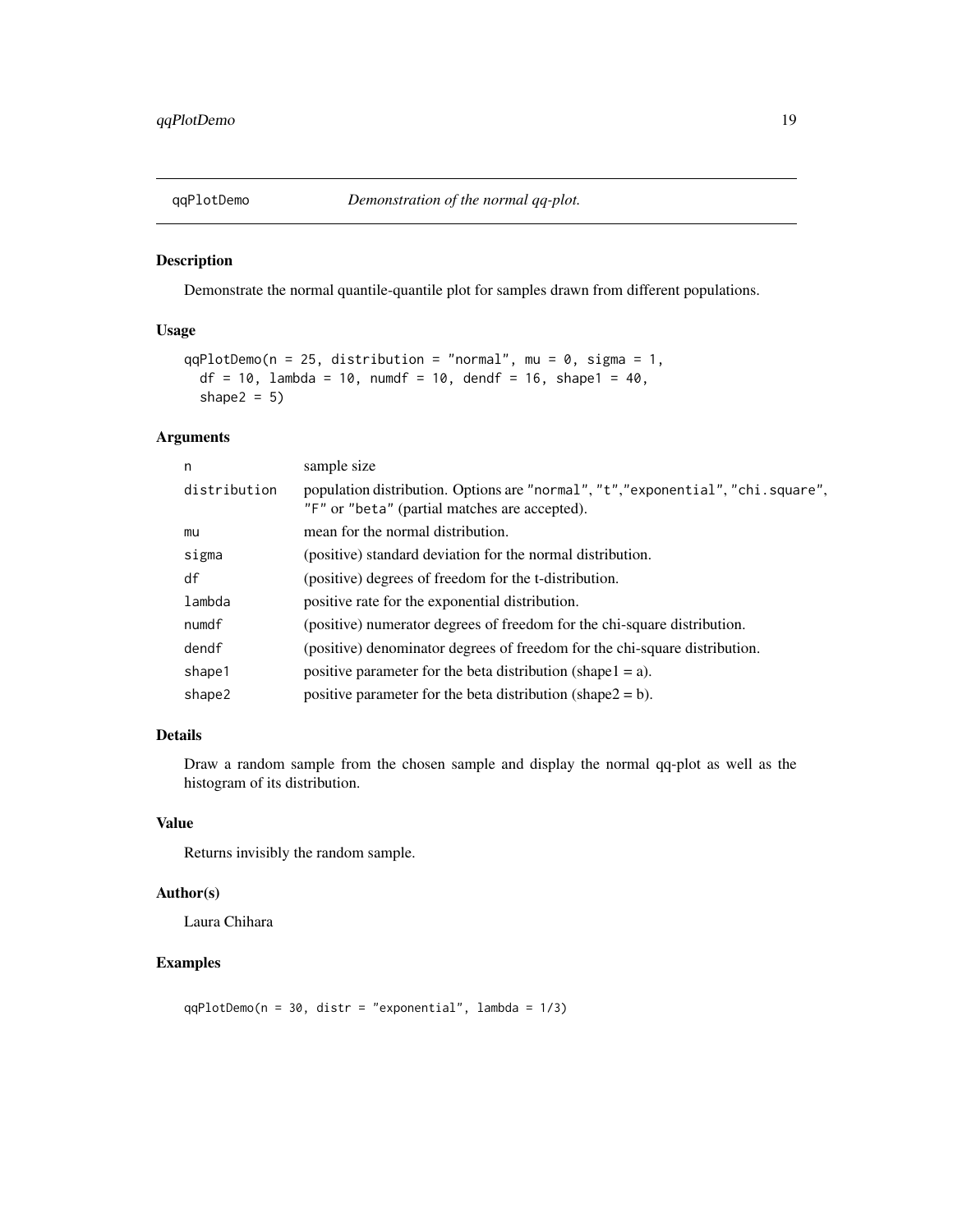<span id="page-19-0"></span>

Census data on the 50 states from 2003.

#### Format

A data frame with 50 observations on the following 24 variables.

State the 50 states

Region a factor with levels Midwest, Northeast, South, West

Pop Population in 1000

Births Number of births

Deaths Number of deaths

Pop18 Percent of population 18 years of age or younger

Pop65 Percent of population 65 years of age or older

HSGrad Percent of population 25 years of age or older with a high school degree

ColGrad Percent of population 25 years of age or older with a college degree

TeacherPay Average teachers salary in dollars

InfMortality Infant mortality per 1000 live births

TeenBirths Live births per 1000 15-19 year old females

ViolentCrime Violent crime per 100000 population

PropertyCrime Property crime per 100000 population

DeathPenalty State has death penalty?

Executions Number of executions 1977-2003

Poverty Percent of populaton below the poverty level

Unemp Percent unemployed (of population 16 years or older)

Uninsured Percent uninsured (3 year aveage)

Income Median household income in 1998 dollars

Earnings Average hourly earnings of production workers in manufacturing

Heart Deaths by heart disease per 100000 population

Vehicles Deaths by motor vehicle accidents per 100000 population

Homeowners Home ownership rate

#### Source

United States Census Bureau <http://www.census.gov/>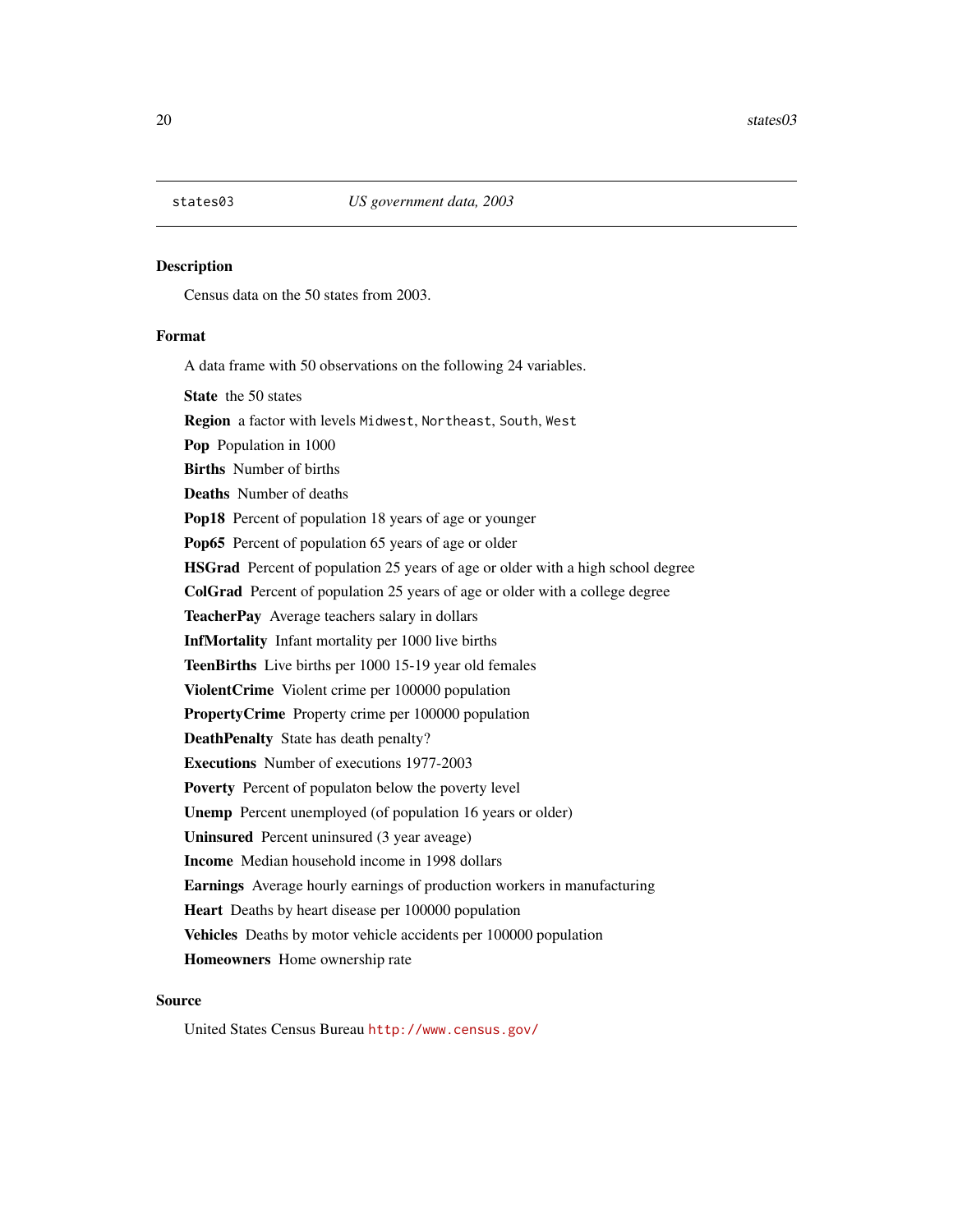<span id="page-20-0"></span>

Stem and leaf plot. Will accept a factor variable as a second argument to create stem plots for each of the levels.

# Usage

```
stemPlot(x, ...)
## Default S3 method:
stemPlot(x, grpvar = NULL, varname = NULL,grpvarname = NULL, \ldots)
## S3 method for class 'formula'
stemPlot(formula, data = parent.frame(), subset, ...)
```
#### Arguments

| $\mathsf{x}$ | a numeric variable.                                                                                                                                    |
|--------------|--------------------------------------------------------------------------------------------------------------------------------------------------------|
| .            | further arguments to be passed to or from methods.                                                                                                     |
| grpvar       | a factor variable. A stem plot of x will be created for each level of the factor<br>variable.                                                          |
| varname      | name of the numeric variable. This is for printing the output only. Change if<br>you want to print out a name different from the actual variable name. |
| grpvarname   | name of the factor variable. This is for printing the output only. Change if you<br>want to print out a name different from the actual variable name.  |
| formula      | a formula of the form $x \sim g$ rpvar where x is numeric and grpvar is a factor<br>variable.                                                          |
| data         | a data frame with the variables in the formula.                                                                                                        |
| subset       | an optional expression specifying which observations to keep.                                                                                          |
|              |                                                                                                                                                        |

# Details

This command is just an enhanced version of R's stem command. It allows the user to create the stem plot for a numeric variable grouped by the levels of a factor variable.

#### Methods (by class)

- default: Stem and leaf plot
- formula: Stem and leaf plot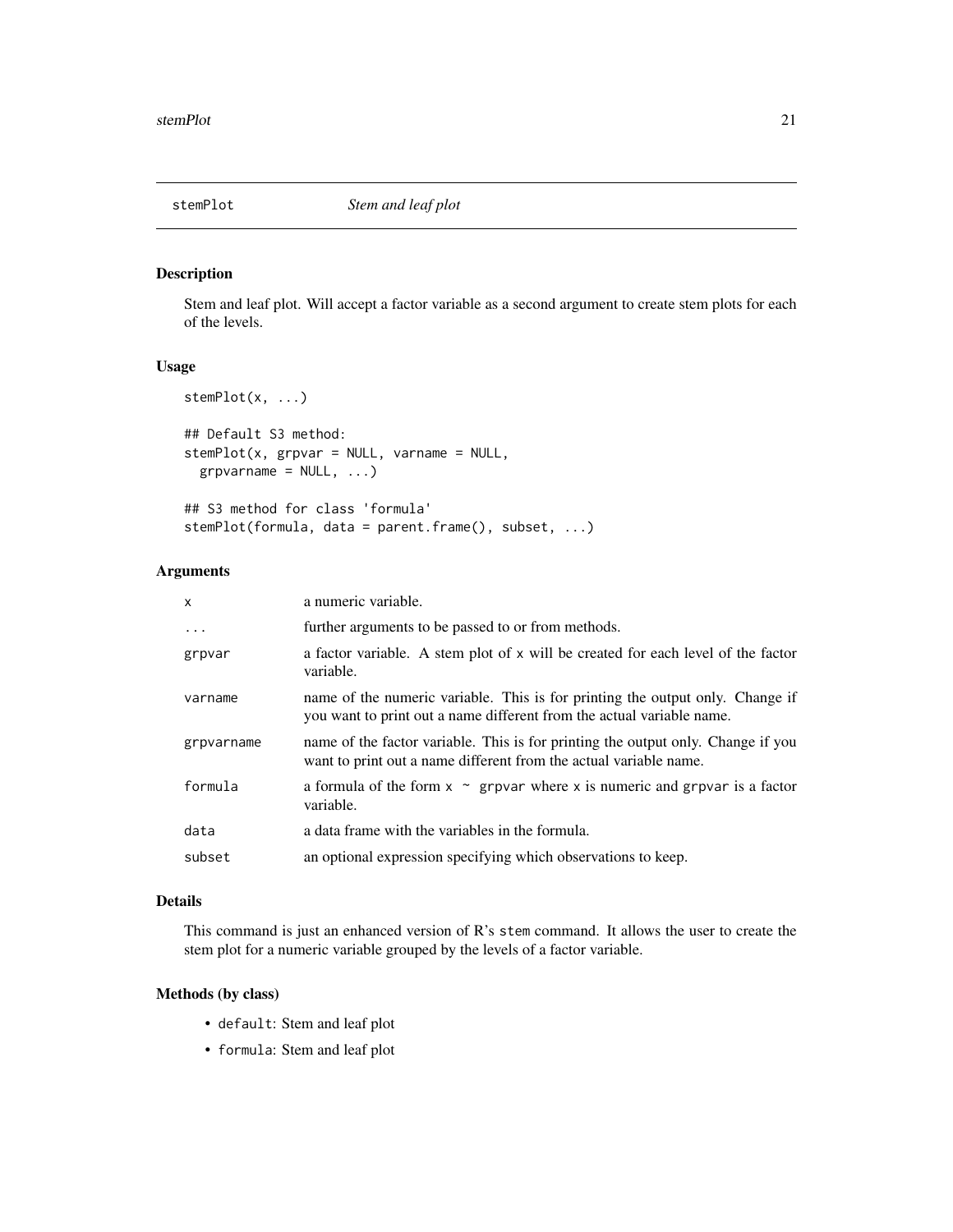22 stemPlot

# Author(s)

Laura Chihara

# Examples

stemPlot(states03\$Births, states03\$Region) stemPlot(Births ~ Region, data = states03)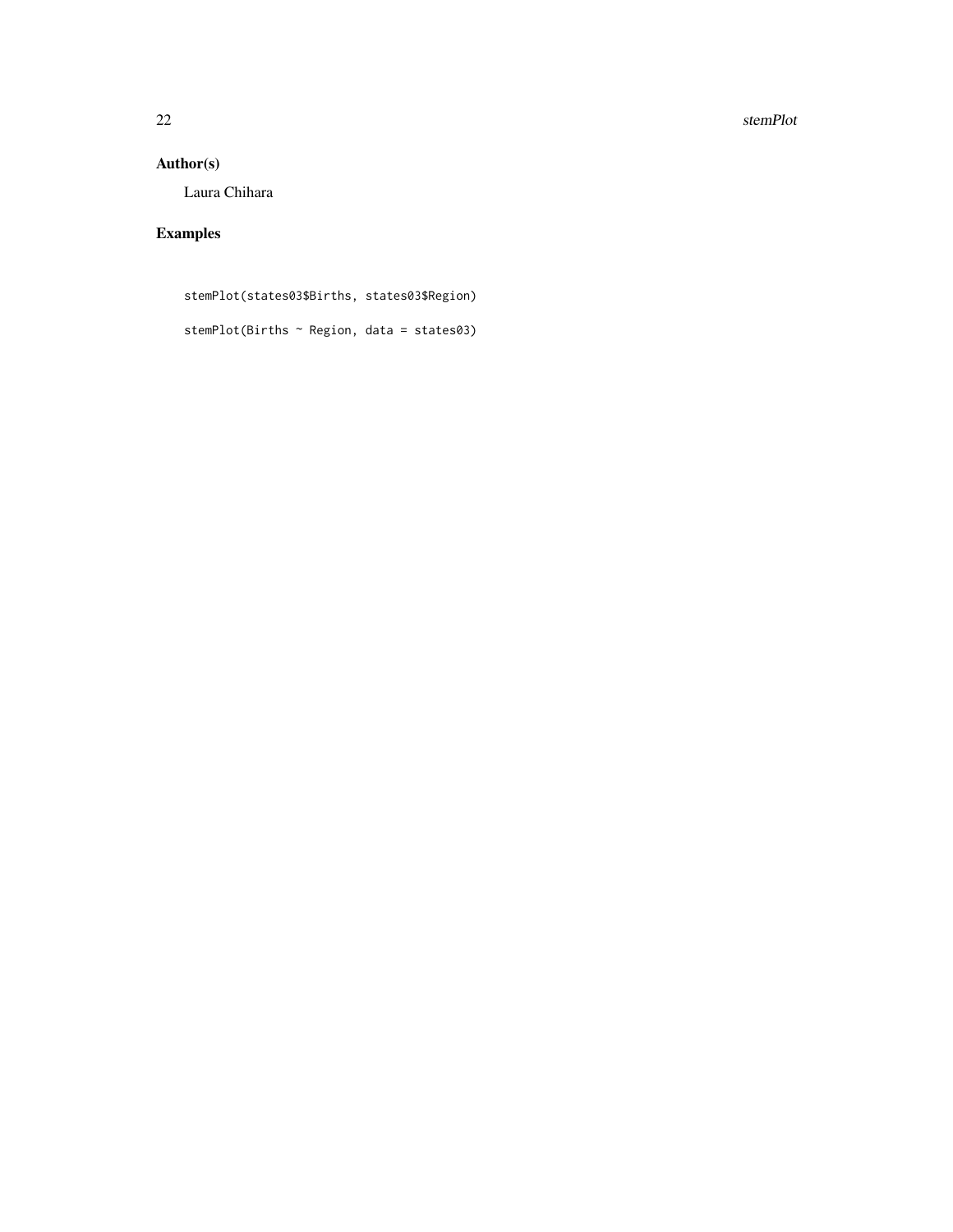# <span id="page-22-0"></span>Index

∗Topic ANOVA anovaSummarized , [2](#page-1-0) ∗Topic Correlation corDemo , [9](#page-8-0) ∗Topic Summarized anovaSummarized , [2](#page-1-0) ∗Topic bar groupedBar , [10](#page-9-0) ∗Topic bootstrap boot , [3](#page-2-0) bootPaired, [6](#page-5-0) ∗Topic confidence confIntDemo , [8](#page-7-0) ∗Topic correlation permTestCor , [15](#page-14-0) ∗Topic datasets Icecream , [11](#page-10-0) Milkshakes , [12](#page-11-0) states03 , [20](#page-19-0) ∗Topic data anovaSummarized , [2](#page-1-0) permTestPaired , [17](#page-16-0) ∗Topic grouped groupedBar , [10](#page-9-0) ∗Topic interval confIntDemo , [8](#page-7-0) ∗Topic missing missingLevel, [13](#page-12-0) ∗Topic normal qqPlotDemo , [19](#page-18-0) ∗Topic paired permTestPaired , [17](#page-16-0) ∗Topic permutation permTest , [13](#page-12-0) permTestCor , [15](#page-14-0) permTestPaired , [17](#page-16-0) ∗Topic plot groupedBar , [10](#page-9-0) qqPlotDemo , [19](#page-18-0)

stemPlot , [21](#page-20-0) ∗Topic quantile-quantile qqPlotDemo , [19](#page-18-0) ∗Topic randomization boot , [3](#page-2-0) bootPaired, [6](#page-5-0) permTest , [13](#page-12-0) permTestCor , [15](#page-14-0) permTestPaired , [17](#page-16-0) ∗Topic randomiziation bootCor , [5](#page-4-0) ∗Topic resampling boot , [3](#page-2-0) bootCor , [5](#page-4-0) bootPaired, [6](#page-5-0) permTest , [13](#page-12-0) permTestCor , [15](#page-14-0) permTestPaired , [17](#page-16-0) ∗Topic stem stemPlot , [21](#page-20-0) ∗Topic test permTest , [13](#page-12-0) permTestCor , [15](#page-14-0) permTestPaired , [17](#page-16-0) ∗Topic values missingLevel , [13](#page-12-0) anovaSummarized, $2$ boot , [3](#page-2-0) bootCor , [5](#page-4-0) bootPaired, [6](#page-5-0) confIntDemo, [8](#page-7-0) corDemo , [9](#page-8-0) groupedBar , [10](#page-9-0) Icecream , [11](#page-10-0) Milkshakes , [12](#page-11-0)